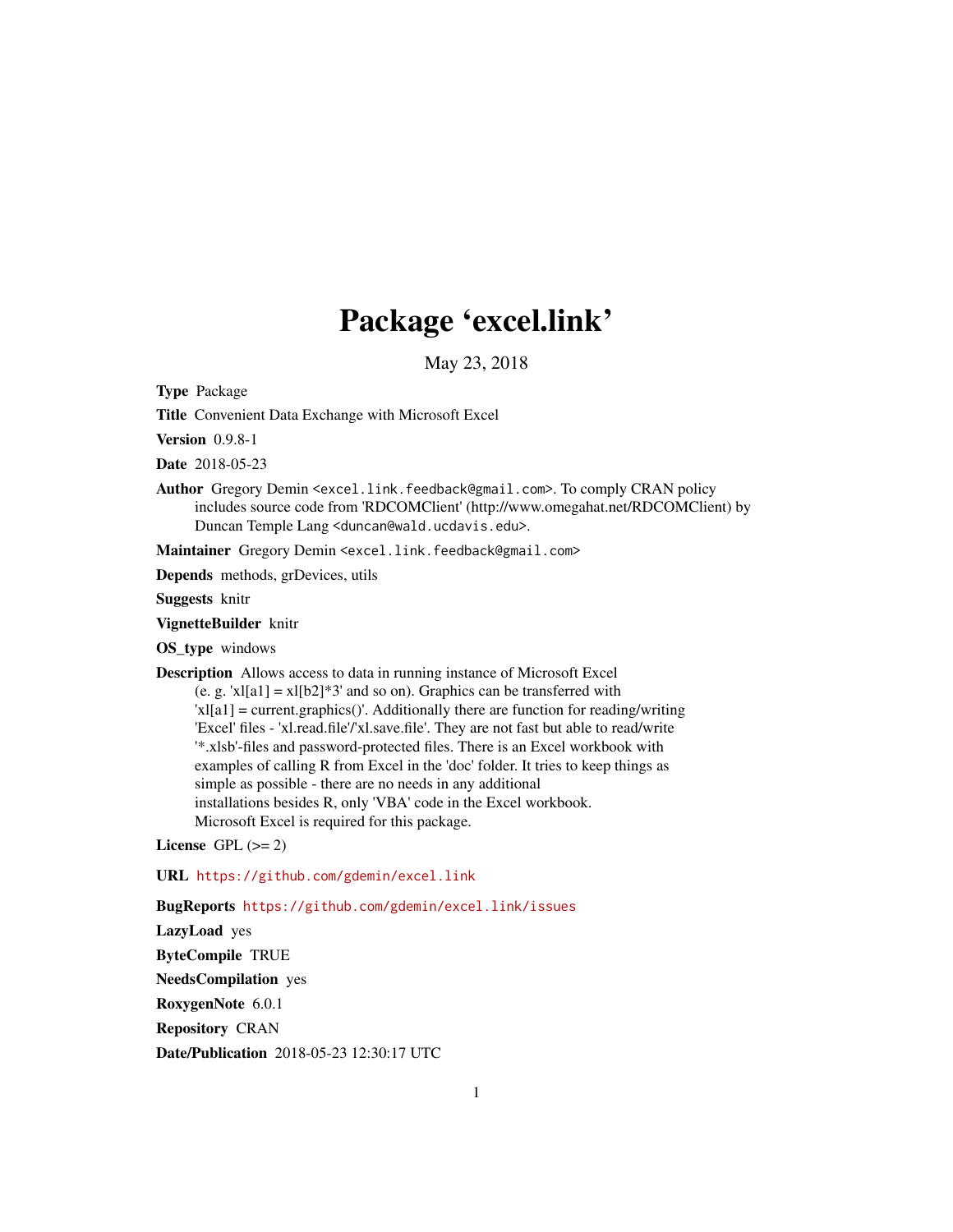# <span id="page-1-0"></span>R topics documented:

| Index |                                                                                                                    |  |
|-------|--------------------------------------------------------------------------------------------------------------------|--|
|       | x. x. $\frac{1}{26}$                                                                                               |  |
|       |                                                                                                                    |  |
|       |                                                                                                                    |  |
|       |                                                                                                                    |  |
|       |                                                                                                                    |  |
|       | $x1.$ index 2 address $\ldots \ldots \ldots \ldots \ldots \ldots \ldots \ldots \ldots \ldots \ldots \ldots \ldots$ |  |
|       |                                                                                                                    |  |
|       |                                                                                                                    |  |
|       |                                                                                                                    |  |
|       |                                                                                                                    |  |
|       |                                                                                                                    |  |
|       |                                                                                                                    |  |
|       |                                                                                                                    |  |
|       |                                                                                                                    |  |

COMStop *Functions from RDCOMClient package*

# Description

For details about these functions see help for RDCOMClient package by Duncan Temple Lang <duncan@wald.ucdavis.edu>: <http://www.omegahat.net/RDCOMClient>, [http://www.omegaha](http://www.omegahat.net)t. [net](http://www.omegahat.net).

#### Usage

```
COMStop(msg, status, class = "COMError")
createCOMReference(ref, className)
DispatchMethods
.COMInit(status = TRUE)
COMCreate(name, ..., existing = TRUE)
getCOMInstance(guid, force = TRUE, silent = FALSE)
getCLSID(appName)
## S4 replacement method for signature 'COMIDispatch,ANY'
x$name <- value
## S4 method for signature 'COMIDispatch'
```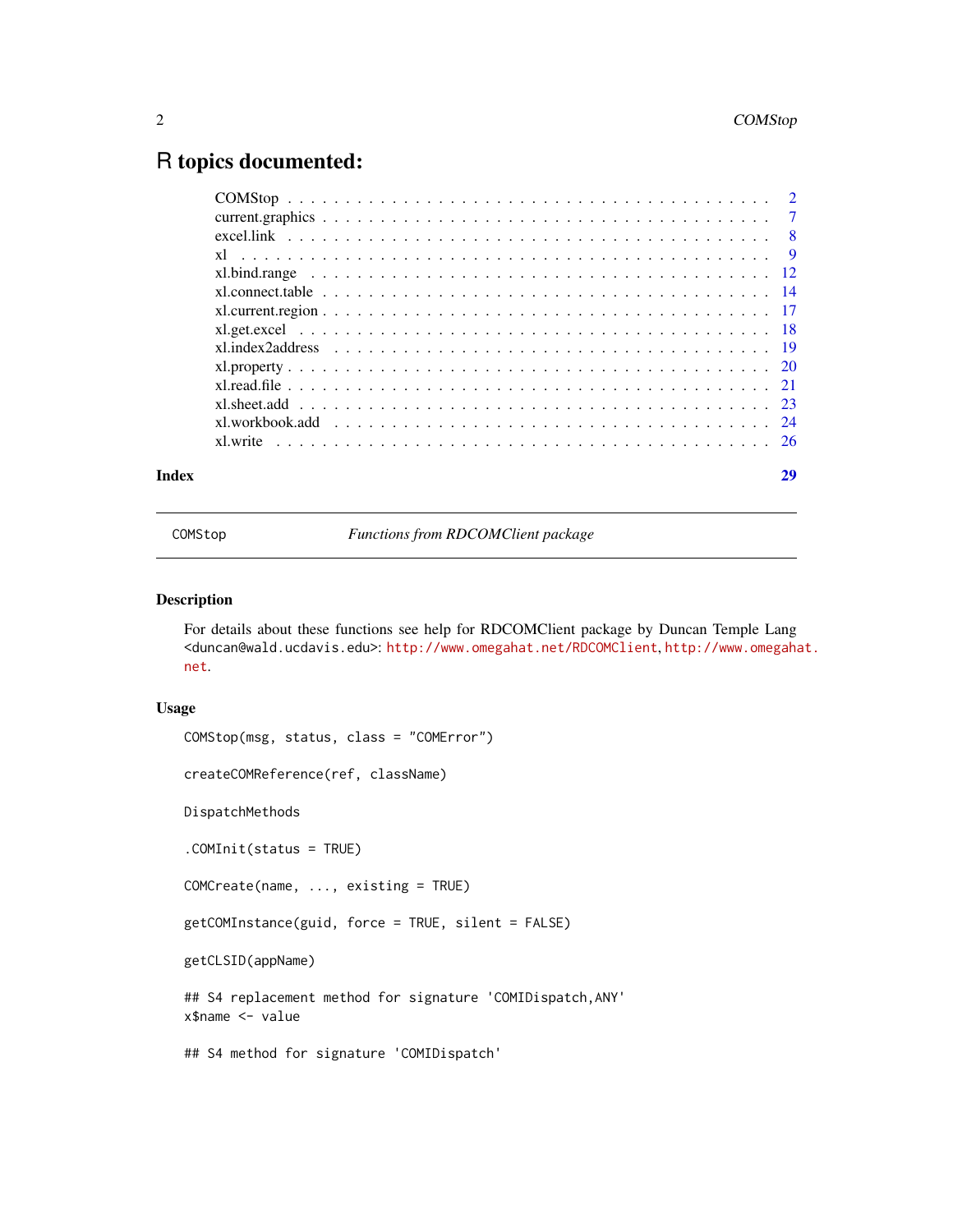#### COMStop 3

```
x$name
## S4 method for signature 'COMIDispatch,numeric'
x[[i, j, ...]]
## S4 method for signature 'COMIDispatch,ANY'
x[[i, j, ...]]
## S4 replacement method for signature 'COMIDispatch, character, missing'
x[[i, j, ...]] <- value
## S4 replacement method for signature 'COMIDispatch,numeric,ANY'
x[[i, j, ...]] \leftarrow value
.COM(obj, name, ..., .dispatch = as.integer(3), .return = TRUE,
  : ids = numeric(0), :\text{suppliedArgs})asCOMArray(obj)
isValidCOMObject(obj)
COMList(obj, class = "COMList")
## S4 method for signature 'COMList'
length(x)
## S4 method for signature 'COMList,numeric'
x[[i, j, ...]]
## S4 replacement method for signature 'COMList,numeric,ANY'
x[[i, j, ...]] <- value
## S4 method for signature 'COMList'
length(x)
## S4 method for signature 'COMList'
lapply(X, FUN, \ldots)
## S4 method for signature 'COMList'
sapply(X, FUN, ..., simplify = TRUE, USE.NAMES = TRUE)## S4 method for signature 'COMIDispatch'
lapply(X, FUN, ...)## S4 method for signature 'COMIDispatch'
sapply(X, FUN, ..., simplify = TRUE,USE.NAMES = TRUE)
```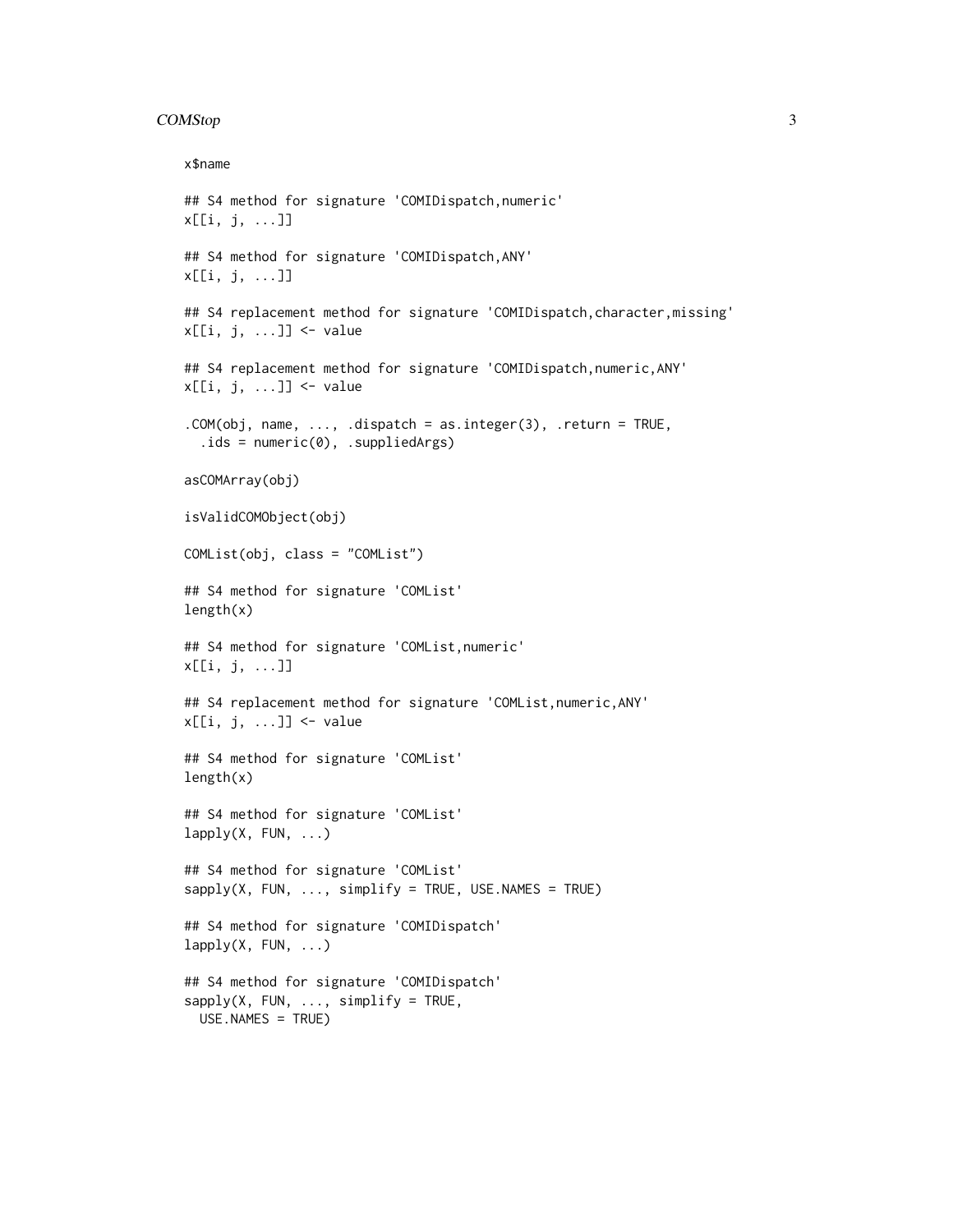#### 4 COMStop

```
getItemClassName(x)
## S4 method for signature 'COMTypedList'
getItemClassName(x)
## S4 method for signature 'COMTypedList,numeric'
x[[i, j, ...]]
## S4 method for signature 'COMTypedParameterizedNamedList'
names(x)
## S4 method for signature 'COMTypedList,character'
x[[i, j, ...]]
## S4 method for signature 'COMTypedNamedList'
getItemClassName(x)
## S4 method for signature 'COMTypedNamedList'
names(x)
## S4 method for signature 'CompiledCOMCoClass'
getItemClassName(x)
## S4 method for signature 'CompiledCOMCoClass, character'
x[[i, j, ...]]
## S4 replacement method for signature 'CompiledCOMCoClass,character,ANY'
x[[i, j, ...]] <- value
## S4 method for signature 'CompiledCOMCoClass'
x$name
## S4 replacement method for signature 'CompiledCOMCoClass,character'
x$name <- value
COMNames(x)
## S4 method for signature 'CompiledCOMIDispatch'
names(x)
## S4 method for signature 'CompiledCOMIDispatch'
x$name
## S4 method for signature 'CompiledCOMIDispatch, character'
x[[i, j, ...]]
## S4 method for signature 'CompiledCOMIDispatch,numeric'
x[[i, j, ...]]
```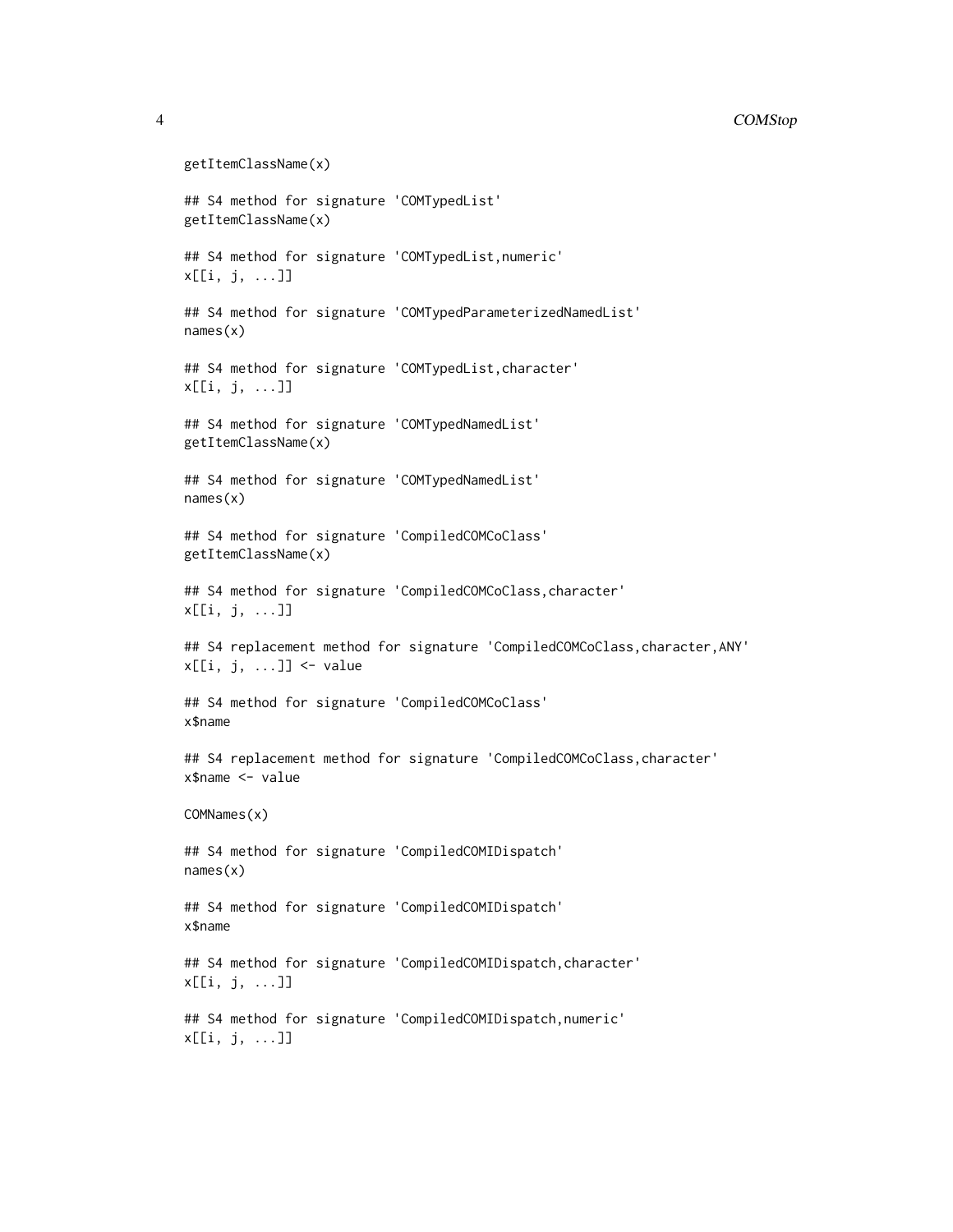#### COMStop 5

```
## S4 replacement method for signature 'CompiledCOMIDispatch,character'
x$name <- value
## S4 replacement method for signature 'CompiledCOMIDispatch,character,ANY'
x[[i, j, ...]] <- value
## S4 method for signature 'COMList,numeric,missing'
x[i, j, \ldots, drop = TRUE]## S4 method for signature 'COMTypedNamedList, numeric, missing'
x[i, j, \ldots, drop = TRUE]## S4 method for signature 'COMTypedNamedList, character, missing'
x[i, j, ..., drop = TRUE]## S4 method for signature 'COMTypedNamedList, character'
x[[i, j, ..., exact = NA]]## S4 method for signature 'EnumValue'
show(object)
EnumValue(id, value, obj = new("EnumValue"))
## S4 method for signature 'character,numeric,EnumValue'
EnumValue(id, value,
  obj = new("EnumValue"))
## S4 method for signature 'character,EnumValue,ANY'
EnumValue(id, value,
  obj = new("EnumValue"))
## S4 method for signature 'numeric,EnumValue,ANY'
EnumValue(id, value, obj = new("EnumValue"))
## S4 method for signature 'character,missing,EnumValue'
EnumValue(id, value,
  obj = new("EnumValue"))
## S4 method for signature 'numeric,missing,EnumValue'
EnumValue(id, value,
  obj = new("EnumValue"))
createTypeVarName(className, var, quote = TRUE)
## S4 method for signature 'COMIDispatch'
createTypeVarName(className, var, quote = TRUE)
```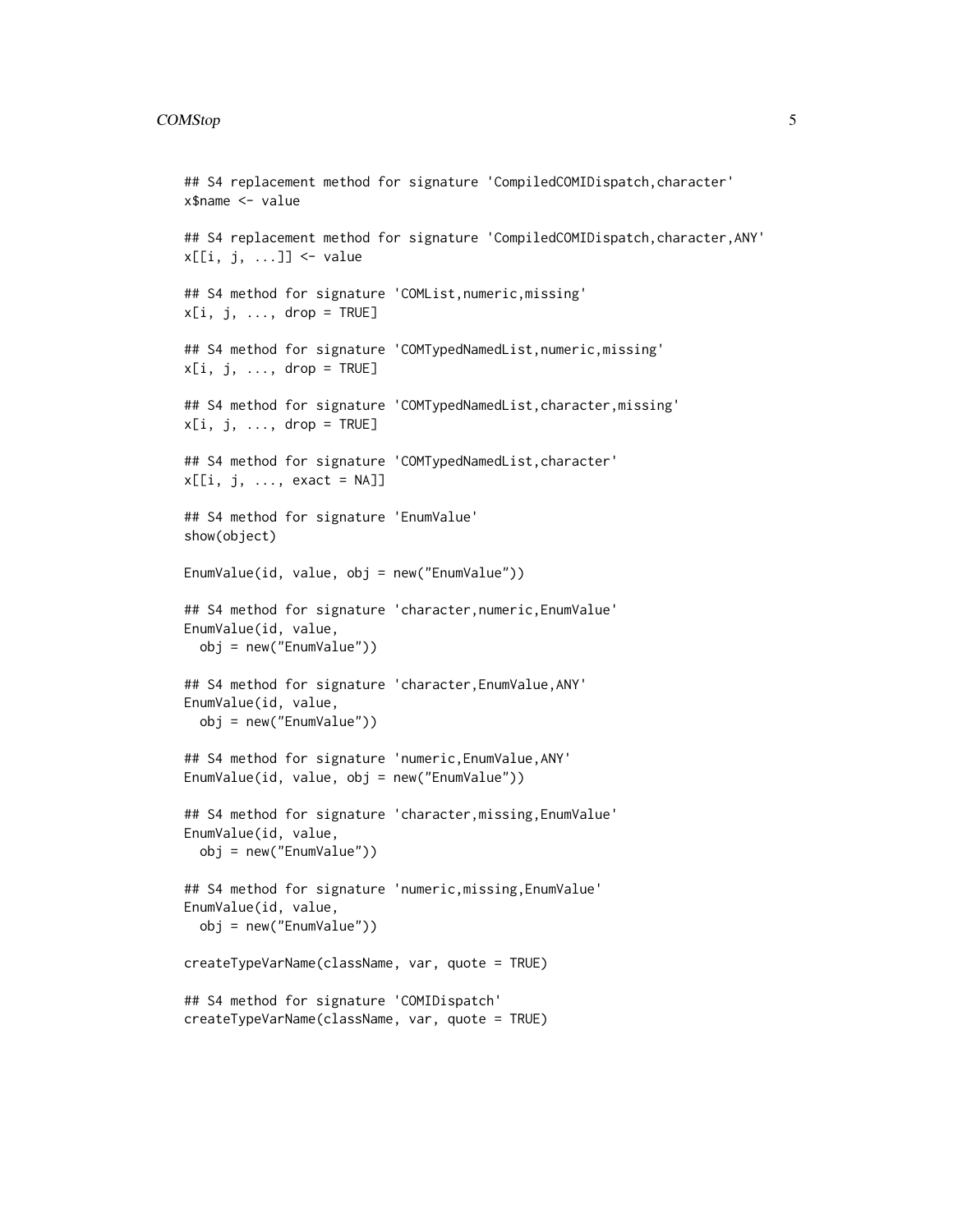```
## S4 method for signature 'CompiledCOMCoClass'
createTypeVarName(className, var, quote = TRUE)
## S4 method for signature 'character'
createTypeVarName(className, var, quote = TRUE)
getCOMElements(type, env = NA, namesOnly = FALSE)
```
# Arguments

| msg           | See RDCOMClient documentation. |
|---------------|--------------------------------|
| status        | See RDCOMClient documentation. |
| class         | See RDCOMClient documentation. |
| ref           | See RDCOMClient documentation. |
| className     | See RDCOMClient documentation. |
| name          | See RDCOMClient documentation. |
| .             | See RDCOMClient documentation. |
| existing      | See RDCOMClient documentation. |
| guid          | See RDCOMClient documentation. |
| force         | See RDCOMClient documentation. |
| silent        | See RDCOMClient documentation. |
| appName       | See RDCOMClient documentation. |
| x             | See RDCOMClient documentation. |
| value         | See RDCOMClient documentation. |
| i             | See RDCOMClient documentation. |
| j             | See RDCOMClient documentation. |
| obj           | See RDCOMClient documentation. |
| .dispatch     | See RDCOMClient documentation. |
| .return       | See RDCOMClient documentation. |
| .ids          | See RDCOMClient documentation. |
| .suppliedArgs | See RDCOMClient documentation. |
| Χ             | See RDCOMClient documentation. |
| <b>FUN</b>    | See RDCOMClient documentation. |
| simplify      | See RDCOMClient documentation. |
| USE, NAMES    | See RDCOMClient documentation. |
| drop          | See RDCOMClient documentation. |
| exact         | See RDCOMClient documentation. |
| object        | See RDCOMClient documentation. |
| id            | See RDCOMClient documentation. |
| var           | See RDCOMClient documentation. |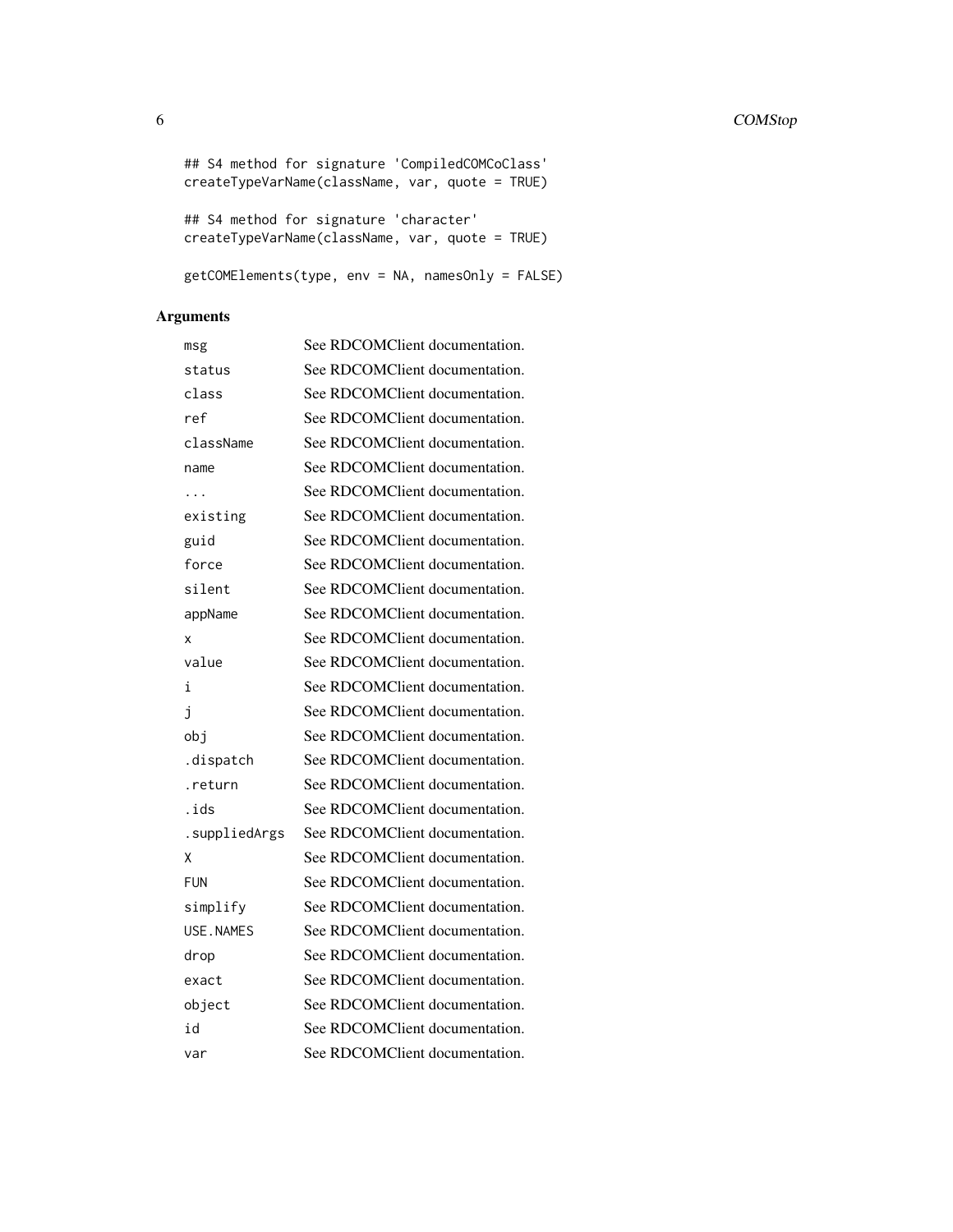# <span id="page-6-0"></span>current.graphics 7

| quote     | See RDCOMClient documentation. |
|-----------|--------------------------------|
| type      | See RDCOMClient documentation. |
| env       | See RDCOMClient documentation. |
| namesOnly | See RDCOMClient documentation. |

#### Format

An object of class integer of length 3.

#### Author(s)

Duncan Temple Lang <duncan@wald.ucdavis.edu>

<span id="page-6-1"></span>current.graphics *Auxiliary function for export graphics to Microsoft Excel*

# **Description**

Auxiliary function for export graphics to Microsoft Excel

#### Usage

```
current.graphics(type = c("png", "jpeg", "bmp", "tiff"), filename = NULL,
 picname = NULL, ...
```
#### Arguments

| type                    | file type. Ignored if argument 'filename' provided.       |
|-------------------------|-----------------------------------------------------------|
| filename                | character. filename (or full path) of file with graphics. |
| picname                 | character. Picture name in Excel.                         |
| $\cdot$ $\cdot$ $\cdot$ | arguments for internally used dev. copy function          |

# Details

If argument type provided this function will save graphics from windows plotting device to temporary file and return path to this file. Argument filename is intended to transfer plots to Excel from file-based graphics devices (see Examples) or just insert into Excel file with graphics. If argument filename is provided argument type will be ignored and returned value is path to file filename with class attribute 'current.graphics'. So it could be used with expressions such xl[a1] = current.graphics(filename="plot.png"). If picname is provided then picture will be inserted in Excel with this name. If picture picname already exists in Excel it will be deleted. This argument is useful when we need to change old picture in Excel instead of adding new picture. picname will be automatically prepended by "\_" to avoid conflicts with Excel range names.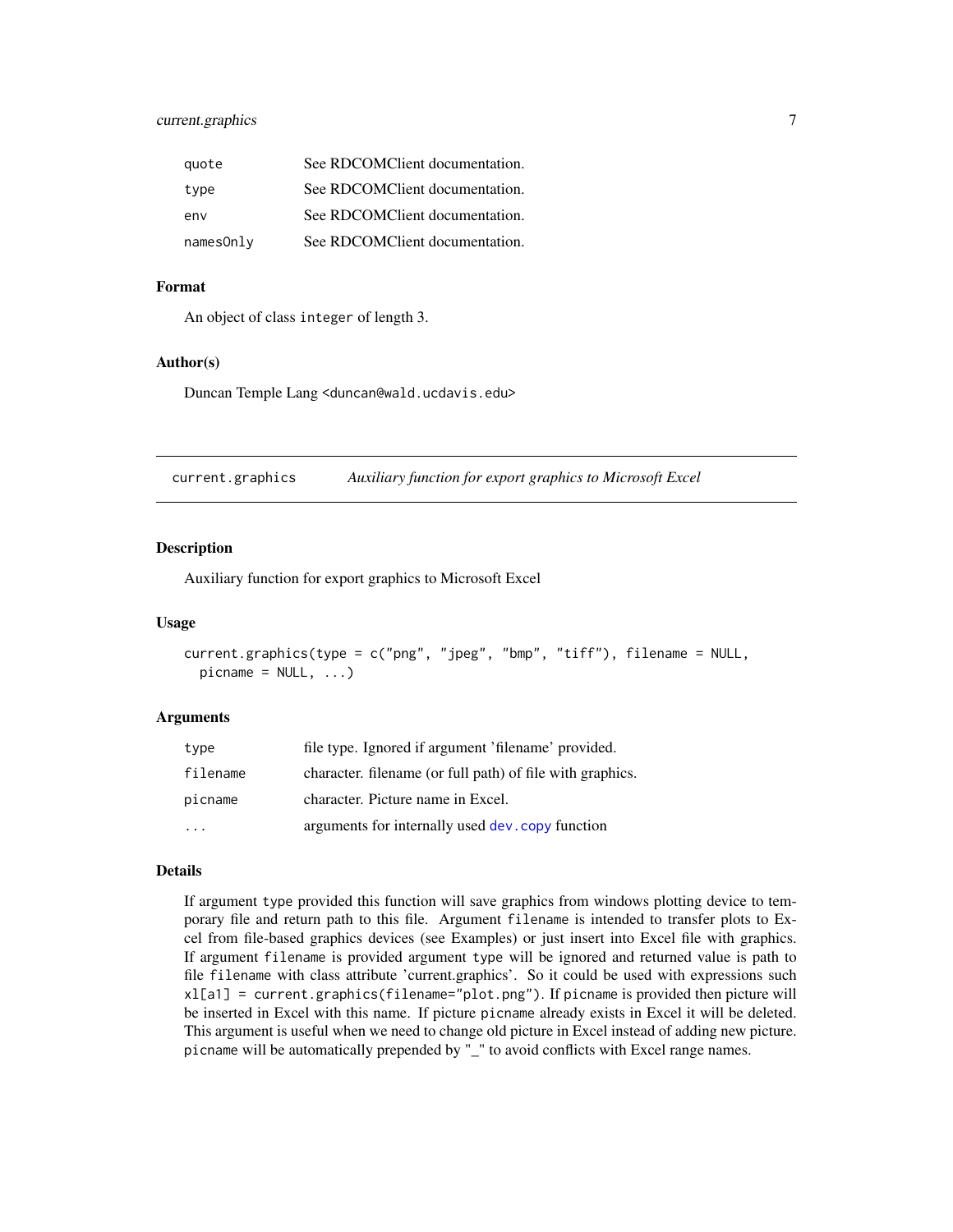#### <span id="page-7-0"></span>Value

Path to file with saved graphics with class attribute 'current.graphics'. If used with argument type than result has attribute temp.file = TRUE.

# Examples

```
## Not run:
xl.workbook.add()
plot(sin)
xl[a1] = current.graphics()
plot(cos)
cos.plot = current.graphics()
xl.sheet.add()
xl[a1] = list("Cosine plotting",cos.plot,"End of cosine plotting")
# the same thing without graphic windows
png("1.png")
plot(sin)
dev.off()
sin.plot = current.graphics(filename = "1.png")
png("2.png")
plot(cos)
dev.off()
cos.plot = current.graphics(filename = "2.png")
output = list("Cosine plotting",cos.plot,"Sine plotting",sin.plot)
xl.workbook.add()
x1[a1] = output## End(Not run)
```
excel.link *excel.link: convenient data exchange with Microsoft Excel*

#### Description

The excel.link package mainly consists of two rather independent parts: one is for transferring data/graphics to running instance of Excel, another part - work with data table in Excel in similar way as with usual data.frame.

#### Transferring data

Package provided family of objects:  $x\lambda$ ,  $x\lambda$ ,  $x\lambda$ , and  $x\lambda$ , You don't need to initialize these objects or to do any other preliminary actions. Just after execution library(excel.link) you can transfer data to Excel active sheet by simple assignment, for example:  $x\text{lrc[a1]} = \text{iris.}$ In this notation 'iris' dataset will be written with column and row names. If you doesn't need column/row names just remove 'r'/'c' letters  $(xlc[a1] = iris - with column names but without$ row names). To read Excel data just type something like this: xl[a1:b5]. You will get data.frame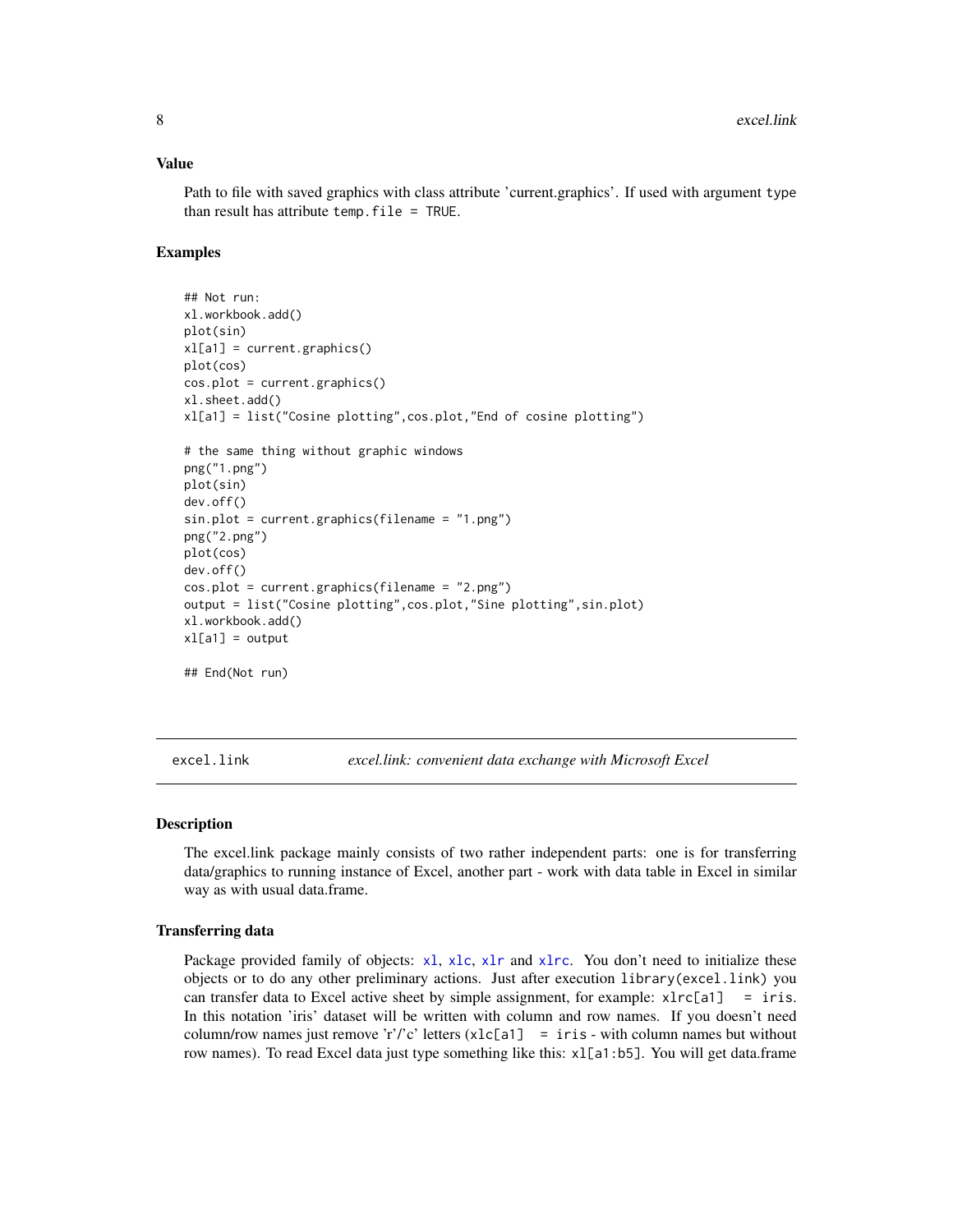<span id="page-8-0"></span>with values from range a1:a5 without column and row names. It is possible to use named ranges (e. g. xl[MyNamedRange]). To transfer graphics use xl[a1] = current.graphics(). You can make active binding to Excel range:

```
xl.workbook.add()
xl_iris %=crc% a1 # bind variable to current region around cell A1 on Excel active sheet
xl_iris = iris # put iris data set
identical(xl_iris$Sepal.Width, iris$Sepal.Width)
xl_iris$test = "Hello, world!" # add new column on Excel sheet
xl_iris = within(xl_iris, {
   new_{col} = Sepal.Width * Sepal.Length # add new column on Excel sheet})
```
#### Live connection

For example we put iris datasset to Excel sheet:  $xlc[a1] = iris$ . After that we connect Excel range with R object: xl\_iris = xl.connect.table("a1",row.names = FALSE, col.names = TRUE). So we can:

- get data from this Excel range: xl\_iris\$Species
- add new data to this Excel range: xl\_iris\$new\_column = 42
- sort this range: sort(xl\_iris, column = "Sepal.Length")
- and more...

Live connection is faster than active binding to range but is less universal (for example, you can't use within statement with it).

# See Also

[xl](#page-8-1), [current.graphics](#page-6-1), [xl.connect.table](#page-13-1)

<span id="page-8-1"></span>

xl *Data exchange with running Microsoft Excel instance.*

#### <span id="page-8-2"></span>Description

xl, xlc, xlr, xlrc objects are already defined in the package. It doesn't need to create or init them. Just after attaching package one can write something like this:  $x1[a1] =$  "Hello, world!" and this text should appears in A1 cell on active sheet of active Excel workbook.  $x1(*)$ n family of functions creates new worksheet for output. You can provide sheet name and position via xl.sheet.name/before.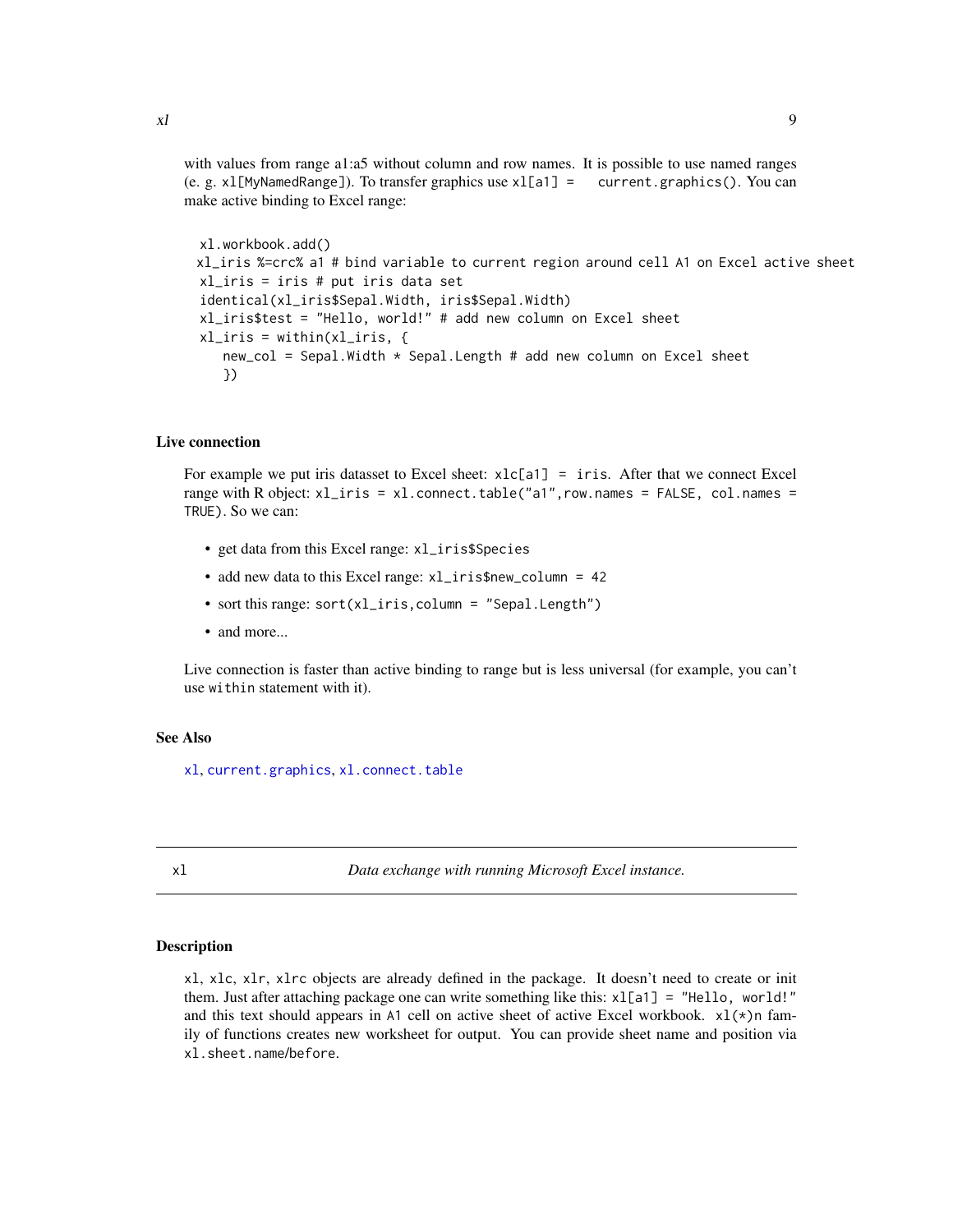# Usage

```
## S3 method for class 'xl'
x[str.rng, drop = !(has.rownames(x) | has.colnames(x)),na = "", ...]## S3 method for class 'xl'
x[[str.rng, drop = !(has.rownames(x) | has.colnames(x)),na = "", ... ]## S3 method for class 'xl'
x$str.rng
## S3 replacement method for class 'xl'
x[[str.rng, na = "", ...]] \leftarrow value## S3 replacement method for class 'xl'
x$str.rng <- value
## S3 replacement method for class 'xl'
x[str.rng, na = "", ...] \leq value## S3 replacement method for class 'xln'
x[[str.rng, na = "", xl.sheet.name = NULL, before = NULL,
  \dots]] <- value
## S3 replacement method for class 'xln'
x$str.rng <- value
## S3 replacement method for class 'xln'
x[str.rng, na = "", xl.sheet.name = NULL, before = NULL,
  \dots] <- value
xl.selection(drop = TRUE, na = "", row.names = FALSE, col.names = FALSE,
  ...)
```
#### Arguments

| $\mathsf{x}$ | One of $x1$ , $x1c$ , $x1r$ , $x1rc$ objects. $x1$ - read/write with/without column and row<br>names, "r" - with rownames, "c" - with colnames                            |
|--------------|---------------------------------------------------------------------------------------------------------------------------------------------------------------------------|
| str.rng      | character Excel range. For single bracket operations it can be without quotes in<br>almost all cases.                                                                     |
| drop         | logical. If TRUE the result is coerced to the lowest possible dimension. By<br>default dimensions will be dropped if there are no columns and rows names.                 |
| na           | character. NA representation in Excel. By default it is empty string.                                                                                                     |
| $\ddots$     | additional parameters. Not yet used.                                                                                                                                      |
| value        | suitable replacement value. It will be recycled to fill excel range only if it is<br>object of length 1. In other cases size of excel range is ignored - all data will be |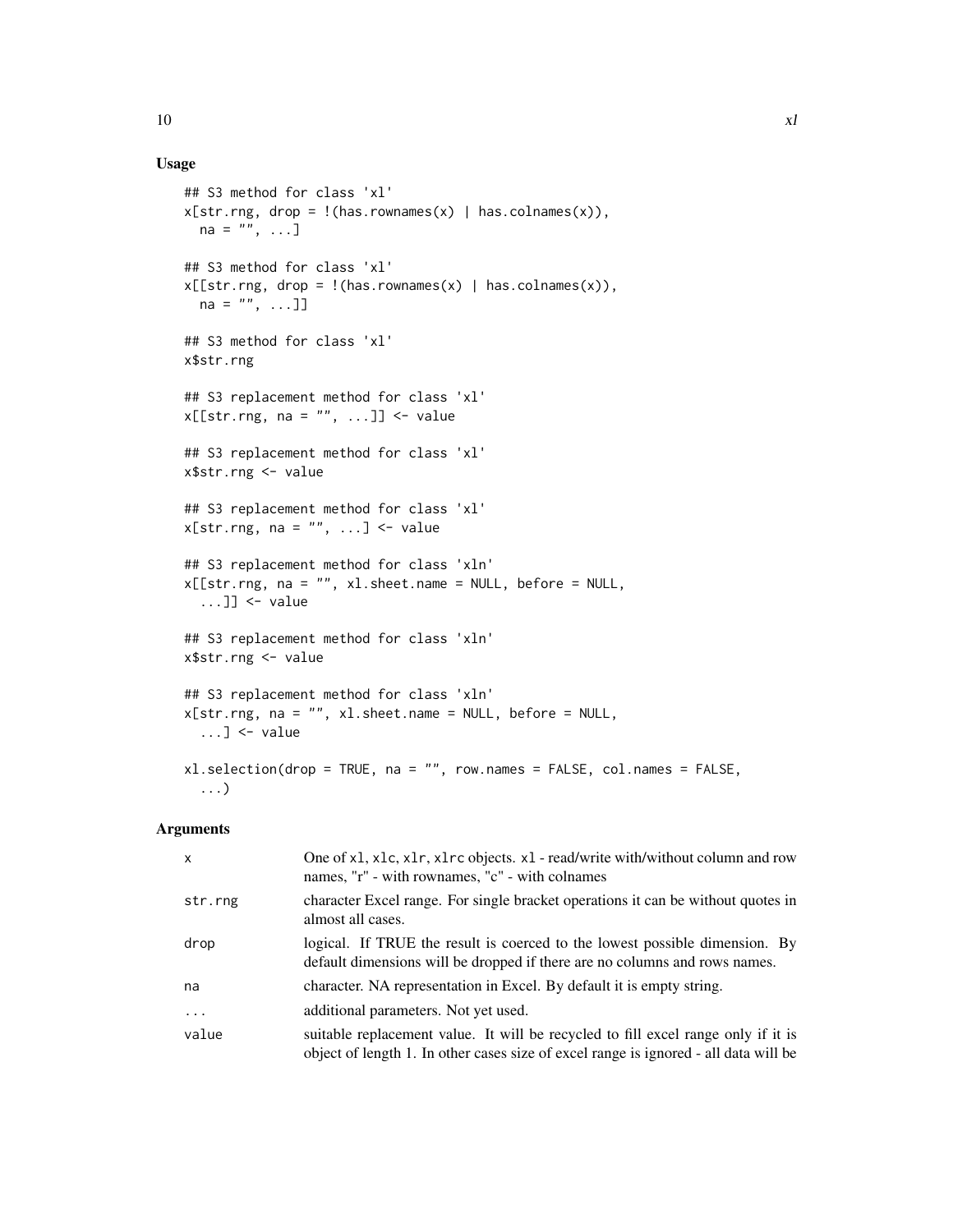<span id="page-10-0"></span>placed in Excel sheet starting from top-left cell of submitted range. x1. sheet.name character. sheet name in active workbook (for  $x1(*)n$ ). before character/numeric. sheet name or sheet number in active workbook before which new sheet will be added (for  $x1(*)n$ ).

- row.names logical value indicating whether the Excel range contains the row names as its first column.
- col.names logical value indicating whether the Excel range contains the column names as its first row.

#### Details

xl object represents Microsoft Excel application. For convenient interactive usage arguments can be given without quotes in most cases (e. g.  $x1[a1] = 5$  or  $x1[u2:u85] = "Hi"$  or  $x1$ [MyNamedRange] = 42, but  $x1$ ["Sheet1!A1"] = 42). When it used in your own functions or you need to use variable as argument it is recommended apply double brackets notation:  $x1[['a1''] ] = 5$  or  $x1[['u2:u85''] ] = "Hi"$  or  $x1[['MyNamedRange''] ] = 42$ . Difference between xl, xlc, xlrc and xlr is xl ignore row and column names, xlc suppose read and write to Excel with column names,  $x\ln c$  - with column and row names and so on. There is argument drop which is TRUE by default for xl and FALSE by default for other options. xl.selection returns data.frame with data from current selection in Excel. All these functions never coerce characters to factors

# Value

Returns appropriate dataset from Excel.

#### See Also

[cr](#page-16-1), [xl.current.region](#page-16-2),

#### Examples

```
## Not run:
data(iris)
rownames(iris) = as.character(rownames(iris))
iris$Species = as.character(iris$Species)
xl.workbook.add()
xlrc$a1 = iris
xl.iris = xl.current.region("a1",row.names=TRUE,col.names=TRUE)
identical(xl.iris,iris)
xl.sheet.add("Datasets examples")
```

```
data.sets = list("Iris dataset",iris,"Cars dataset",cars,"Titanic dataset",as.data.frame(Titanic))
xlrc[a1] = data.sets
```
## End(Not run)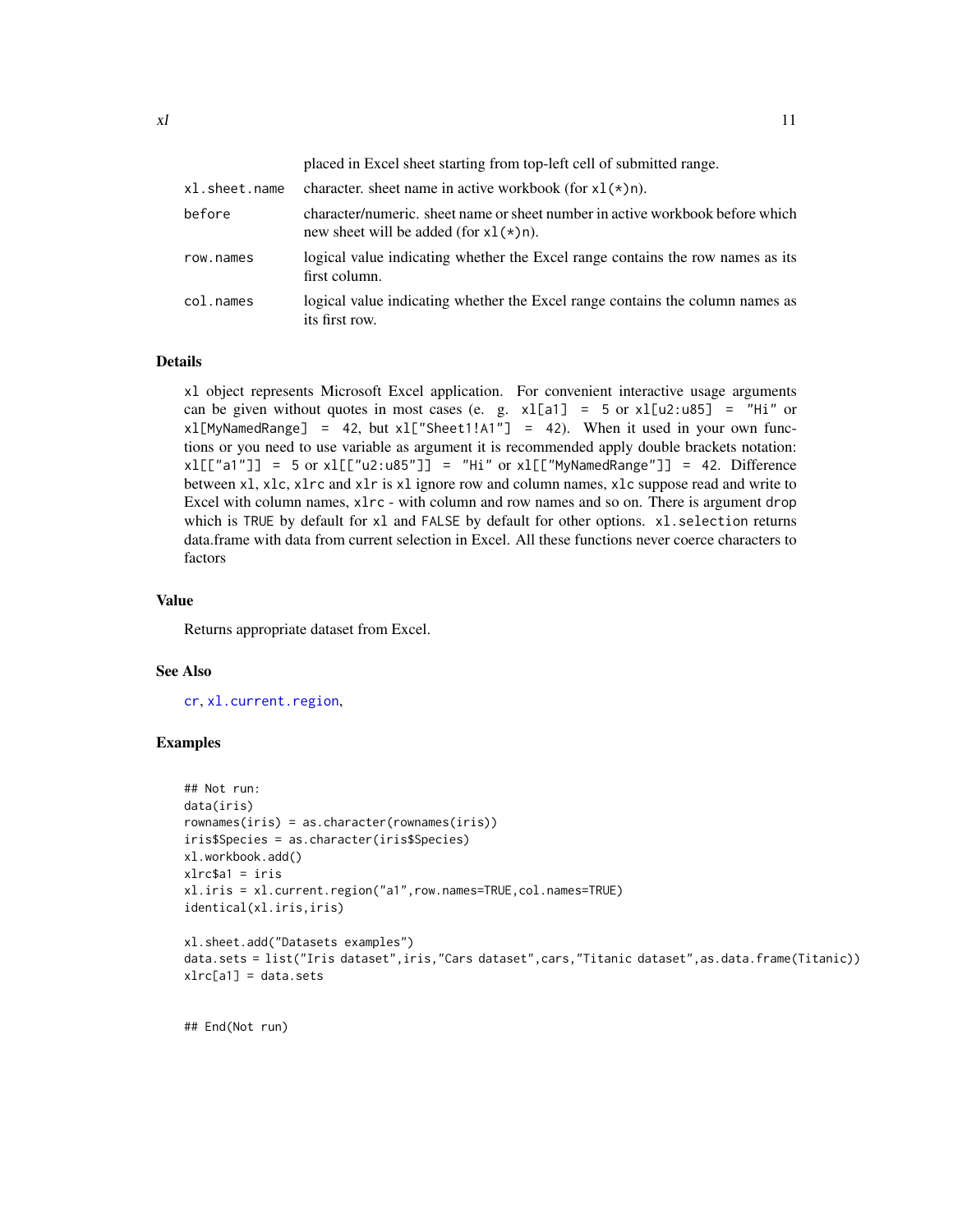<span id="page-11-0"></span>

#### Description

xl.bind.range and xl.bind.current.region create sym in environment env so that getting the value of sym return bound Excel range, and assigning to sym will write the value to be assigned to Excel range. In case of  $x1$  bind. range range will be updated after each assignment accordingly to the size of the assigned value. xl.bind.current.region always returns data from current region (Ctrl+Shift+\* in Excel) of bound range. %=xl% etc are shortcuts for xl.bind.range and xl.bind.current.region. "r" means with row names, "c" means with column names. Range in most cases can be provided without quotes: a1  $\frac{8}{2} \times 1\%$  a1:b100. Functions with '=' and with '<-' in the names do the same things - they are just for those who prefer '=' assignment and for those who prefer '<-' assignment. Assignment and reading may be slow because these functions always read/write entire dataset.

#### Usage

```
xl.bind.range(sym, str.range, drop = TRUE, na = "", row.names = FALSE,
  col.names = FALSE, env = parent.frame())
```

```
xl.bind.current.region(sym, str.range, drop = TRUE, na = "",
  row.names = FALSE, col.names = FALSE, env = parent.frame())
```
sym %=xl% value

sym %=xlr% value

- sym %=xlc% value
- sym %=xlrc% value
- sym %=cr% value
- sym %=crr% value
- sym %=crc% value
- sym %=crrc% value

```
sym %<xl-% value
```
- sym %<xlr-% value
- sym %<xlc-% value

```
sym %<xlrc-% value
```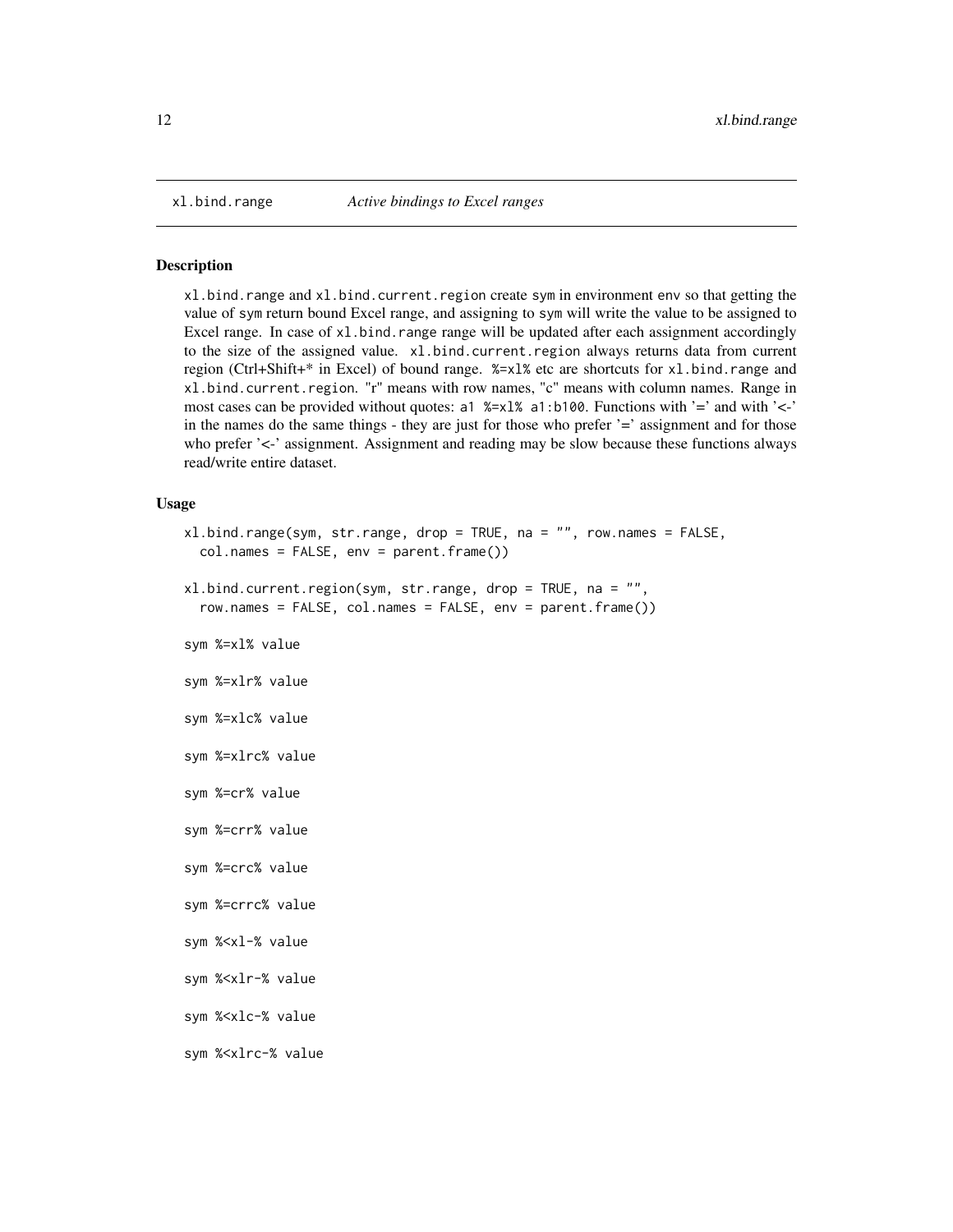<span id="page-12-0"></span>sym %<cr-% value sym %<crr-% value sym %<crc-% value sym %<crrc-% value xl.binding.address(sym)

#### Arguments

| sym       | character/active binding.                                                                                                                                 |
|-----------|-----------------------------------------------------------------------------------------------------------------------------------------------------------|
| str.range | character Excel range.                                                                                                                                    |
| drop      | logical. If TRUE the result is coerced to the lowest possible dimension. By<br>default dimensions will be dropped if there are no columns and rows names. |
| na        | character. NA representation in Excel. By default it is empty string.                                                                                     |
| row.names | logical value indicating whether the Excel range contains the row names as its<br>first column.                                                           |
| col.names | logical value indicating whether the Excel range contains the column names as<br>its first row.                                                           |
| env       | an environment.                                                                                                                                           |
| value     | character Excel range address. It can be without quotes in many cases.                                                                                    |

# Value

xl.binding.address returns list with three components about bound Excel range: address, rows - number of rows, columns - number of columns. All other functions don't return anything but create active binding to Excel range in the environment.

# Author(s)

Idea by Stefan Fritsch (<https://github.com/gdemin/excel.link/issues/1>)

# See Also

[xl](#page-8-1), [xlr](#page-8-2), [xlc](#page-8-2), [xlrc](#page-8-2)

# Examples

```
## Not run:
xl.workbook.add()
range_a1 %=xl% a1 # binding range_a1 to cell A1 on active sheet
range_a1 # should be NA
range_a1 = 42 # value in Excel should be changed
identical(range_a1, 42)
cr_a1 %=cr% a1 # binding cr_a1 to current region around cell A1 on active sheet
```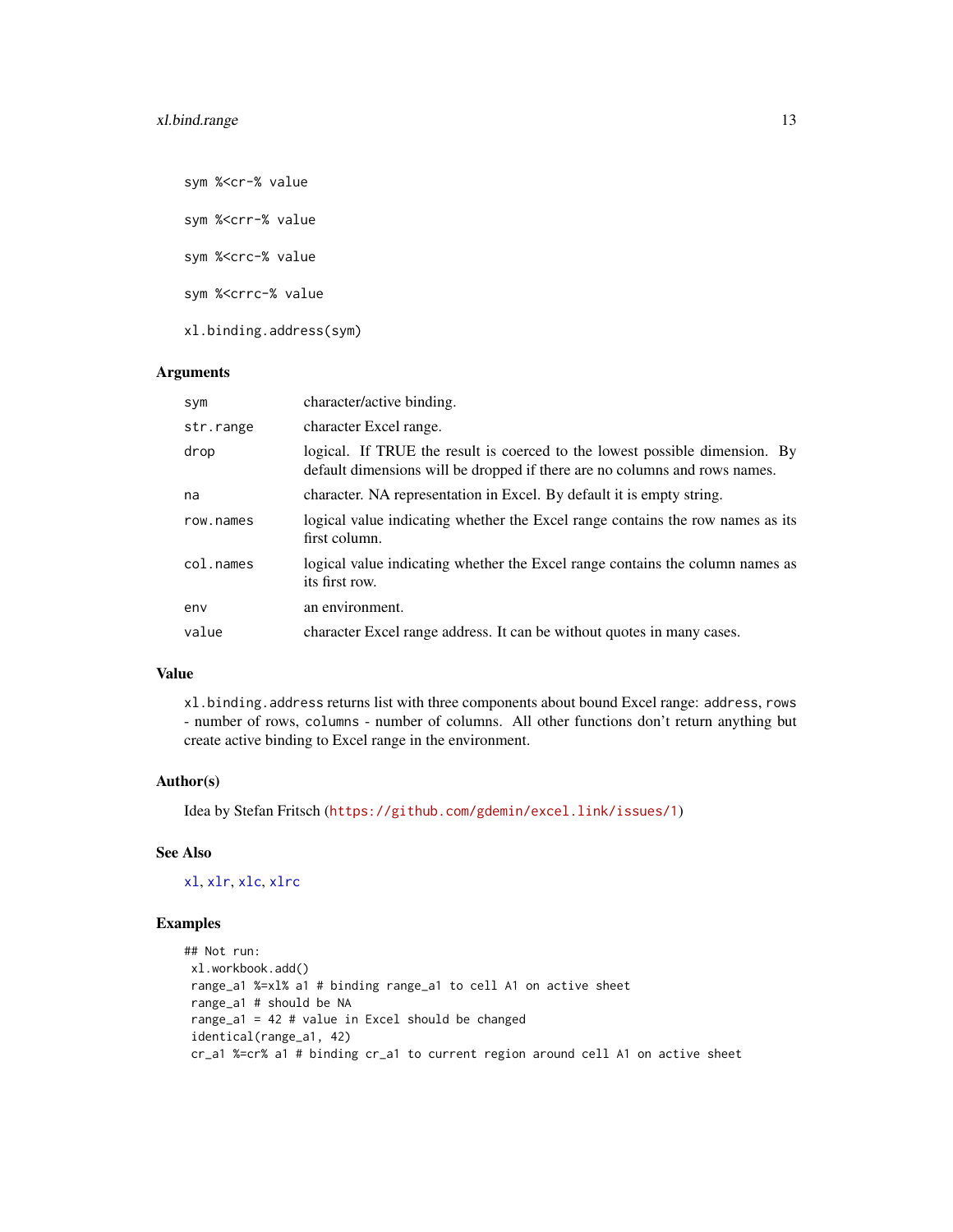```
identical(cr_a1, range_a1)
# difference between 'cr' and 'xl':
x1[a2] = 43range_a1 # 42
xl.binding.address(range_a1)
xl.binding.address(cr_a1)
cr_a1 # identical to 42:43
# make cr and xl identical:
range_a1 = 42:43identical(cr_a1, range_a1)
xl_iris %=crc% a1 # bind current region A1 on active sheet with column names
xl_iris = iris # put iris dataset to Excel sheet
identical(xl_iris$Sepal.Width, iris$Sepal.Width) # should be TRUE
xl_iris$new_col = xl_iris$Sepal.Width*xl_iris$Sepal.Length # add new column on Excel sheet
```
## End(Not run)

<span id="page-13-1"></span>xl.connect.table *Live connection with data on Microsoft Excel sheet*

#### Description

xl.connect.table returns object that can be operated as usual data.frame object and this operations (e. g. subsetting, assignment) will be immediately reflected on connected Excel range. See examples. Connected range is 'current region', e. g. selection which can be obtained by pressing Ctrl+Shift+\* when selected str.rng (or top-left cell of this range is active).

#### Usage

```
xl.connect.table(str.rng = "A1", row.names = TRUE, col.names = TRUE,
 na = "")## S3 method for class 'excel.range'
```

```
sort(x, decreasing = FALSE, column, ...)
```
#### Arguments

| str.rng   | string which represents Excel range                                                          |
|-----------|----------------------------------------------------------------------------------------------|
| row.names | a logical value indicating whether the Excel range contains row names as its first<br>column |
| col.names | a logical value indicating whether the Excel range contains column names as its<br>first row |
| na        | character. NA representation in Excel. By default it is empty string                         |
| x         | object of class excel. range                                                                 |

<span id="page-13-0"></span>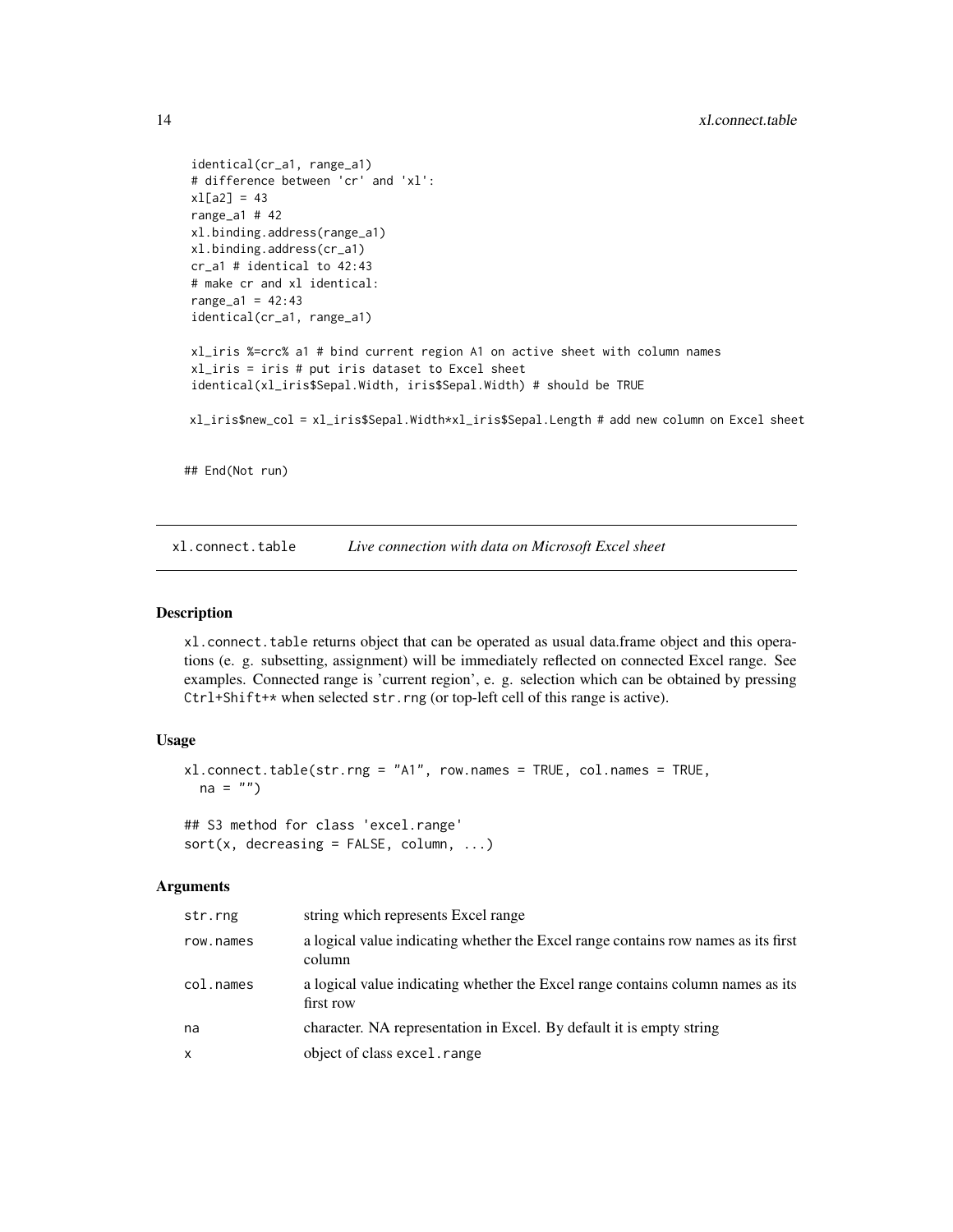| decreasing | logical. Should the sort be increasing or decreasing?                                                                                                  |
|------------|--------------------------------------------------------------------------------------------------------------------------------------------------------|
| column     | numeric or character. Column by which we will sort. There is special value -<br>'rownames'. In this case 'x' will be sorted by row names if it has it. |
| .          | arguments to be passed to or from methods or (for the default methods and<br>objects without a class)                                                  |

#### Details

Subsetting. Indices in subsetting operations are numeric/character/logical vectors or empty (missing). Numeric values are coerced to integer as by 'as.integer' (and hence truncated towards zero). Character vectors will be matched to the 'colnames' of the object (or Excel column names if has.colnames = FALSE). For extraction form if column name doesn't exist error will be generated. For replacement form new column will be created. If indices are logical vectors they indicate elements/slices to select. Such vectors are recycled if necessary to match the corresponding extent. Indices can also be negative integers, indicating elements/slices to leave out of the selection.

# Value

- x1. connect. table returns object of excel. range class which represent data on Excel sheet. This object can be treated similar to data.frame. So you can assign values, delete columns/rows and so on. For more information see examples.
- sort sorts Excel range by single column (multiple columns currently not supported) and invisibly return NULL.

#### Examples

```
## Not run:
### session example
library(excel.link)
xl.workbook.add()
xl.sheet.add("Iris dataset", before = 1)
xlrc[a1] = irisxl.iris = xl.connect.table("a1", row.names = TRUE, col.names = TRUE)
dists = dist(x1.iris[, 1:4])clusters = hclust(dists, method = "ward.D")
xl.iris$clusters = cutree(clusters, 3)
plot(clusters)
pl.clus = current.graphics()
cross = table(xl.iris$Species, xl.iris$clusters)
plot(cross)
pl.cross = current.graphics()
xl.sheet.add("Results", before = 2)
xlrc$a1 = list("Crosstabulation", cross,pl.cross, "Dendrogram", pl.clus)
### completely senseless actions
### to demonstrate various operations and
### compare them with operations on usual data.frame
```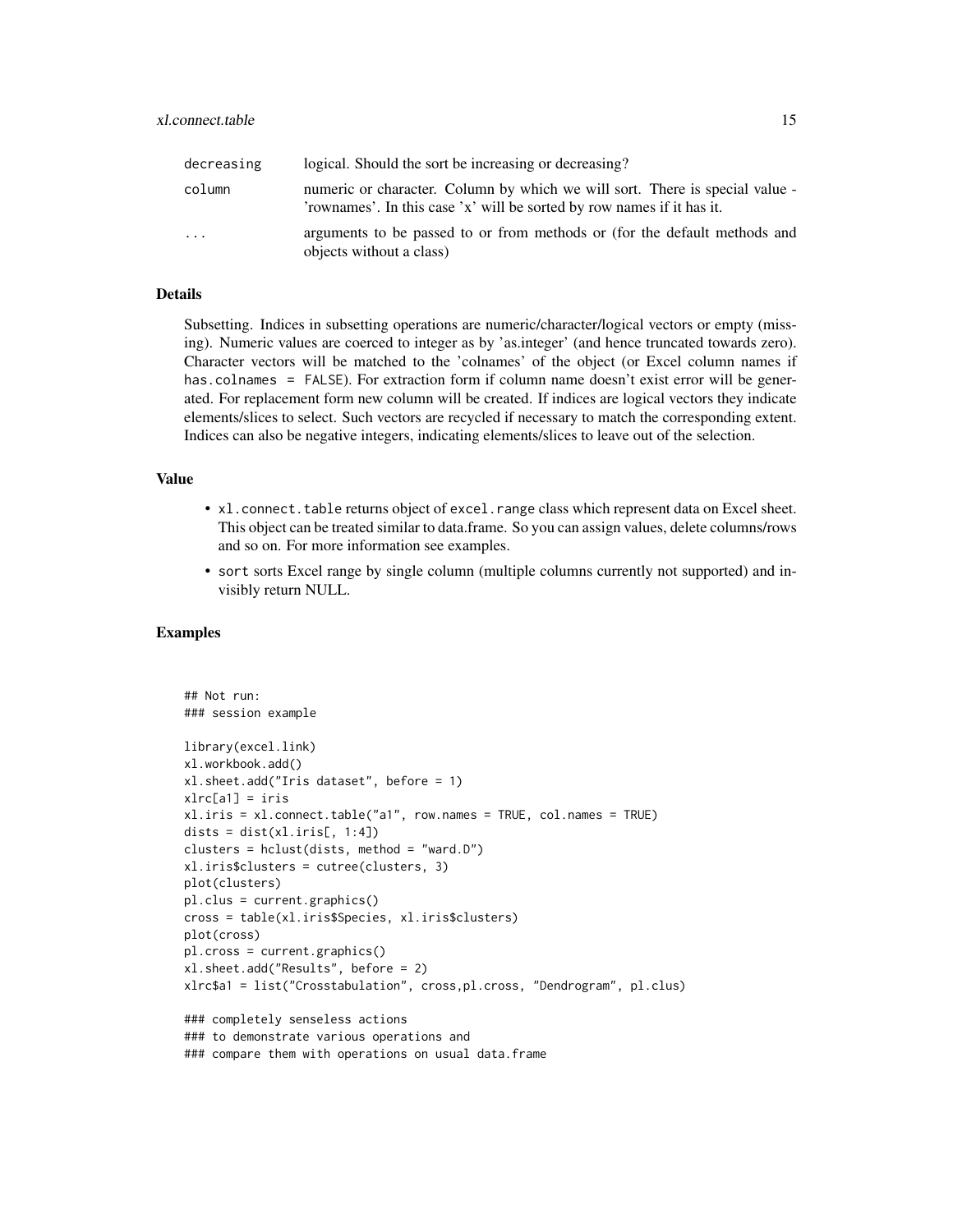```
# preliminary operations
data(iris)
rownames(iris) = as.character(rownames(iris))
iris$Species = as.character(iris$Species)
xl.workbook.add()
# drop dataset to Excel and connect it
xlrc[a1] = irisxl.iris = xl.connect.table("a1", row.names = TRUE, col.names = TRUE)
identical(xl.iris[], iris)
# dim/colnames/rownames
identical(dim(xl.iris),dim(iris))
identical(colnames(xl.iris),colnames(iris))
identical(rownames(xl.iris),rownames(iris))
# sort datasets
iris = iris[order(iris$Sepal.Length), ]
sort(xl.iris, column = "Sepal.Length")
identical(xl.iris[], iris)
# sort datasets by rownames
sort(xl.iris, column = "rownames")
iris = iris[order(rownames(iris)), ]
identical(xl.iris[], iris)
# different kinds of subsetting
identical(xl.iris[,1:3], iris[,1:3])
identical(xl.iris[,3], iris[,3])
identical(xl.iris[26,1:3], iris[26,1:3])
identical(xl.iris[-26,1:3], iris[-26,1:3])
identical(xl.iris[50,], iris[50,])
identical(xl.iris$Species, iris$Species)
identical(xl.iris[,'Species', drop = FALSE], iris[,'Species', drop = FALSE])
identical(xl.iris[c(TRUE,FALSE), 'Sepal.Length'],
             iris[c(TRUE,FALSE), 'Sepal.Length'])
# column creation and assignment
xl.iris[,'group'] = xl.iris$Sepal.Length > mean(xl.iris$Sepal.Length)
iris[,'group'] = iris$Sepal.Length > mean(iris$Sepal.Length)
identical(xl.iris[], iris)
# value recycling
xl.iris$temp = c('aa','bb')
iris$temp = c('aa','bb')
identical(xl.iris[], iris)
# delete column
xl.iris[,"temp"] = NULL
iris[,"temp"] = NULL
identical(xl.iris[], iris)
```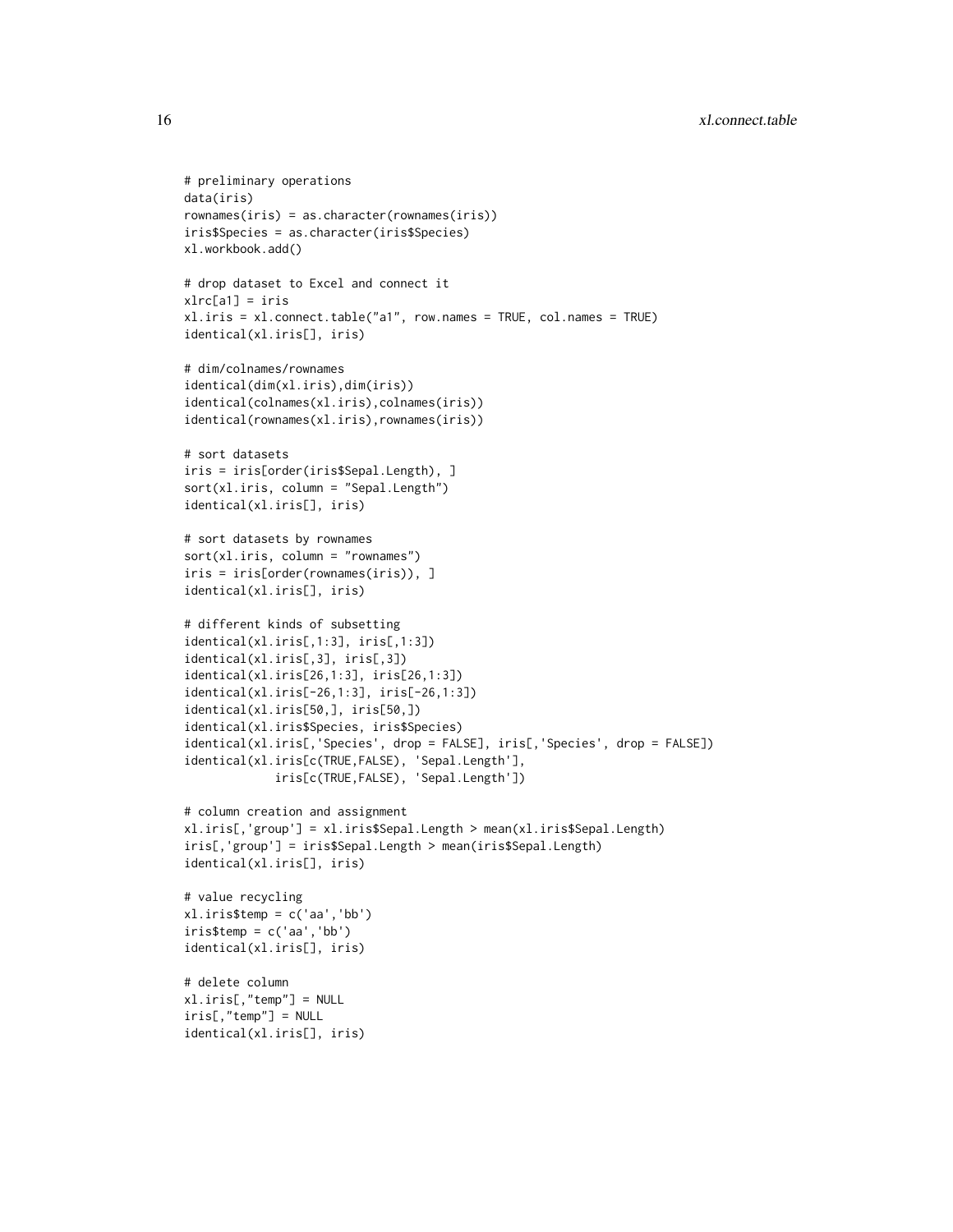<span id="page-16-0"></span>## End(Not run)

<span id="page-16-2"></span>xl.current.region *Read/write from/to Excel current region.*

# <span id="page-16-1"></span>Description

Current region is a region that will be selected by pressing Ctrl+Shift+\* in Excel. The current region is a range bounded by any combination of blank rows and blank columns. cr, crc, crr, crrc objects are already defined in the package. It doesn't need to create or init them.

# Usage

```
xl.current.region(str.rng, drop = TRUE, na = "", row.names = FALSE,
  col.names = FALSE, ...)## S3 method for class 'cr'
x[[str.rng, drop = !(has.rownames(x) | has.colnames(x)),na = "", ... ]]## S3 replacement method for class 'cr'
x[[str.rng, na = "", ...]] \leftarrow value
```
# Arguments

| str.rng   | character Excel range. For single bracket operations it can be without quotes in<br>almost all cases.                                                               |
|-----------|---------------------------------------------------------------------------------------------------------------------------------------------------------------------|
| drop      | logical. If TRUE the result is coerced to the lowest possible dimension. By<br>default dimensions will be dropped if there are no columns and rows names.           |
| na        | character. NA representation in Excel. By default it is empty string.                                                                                               |
| row.names | logical value indicating whether the Excel range contains the row names as its<br>first column.                                                                     |
| col.names | logical value indicating whether the Excel range contains the column names as<br>its first row.                                                                     |
|           | additional parameters. Not yet used.                                                                                                                                |
| X         | One of cr, crc, crr, crrc objects. cr - read/write with/without column and row<br>names, "r" - with rownames, "c" - with colnames                                   |
| value     | suitable replacement value. All data will be placed in Excel sheet starting from<br>top-left cell of current region. Current region will be cleared before writing. |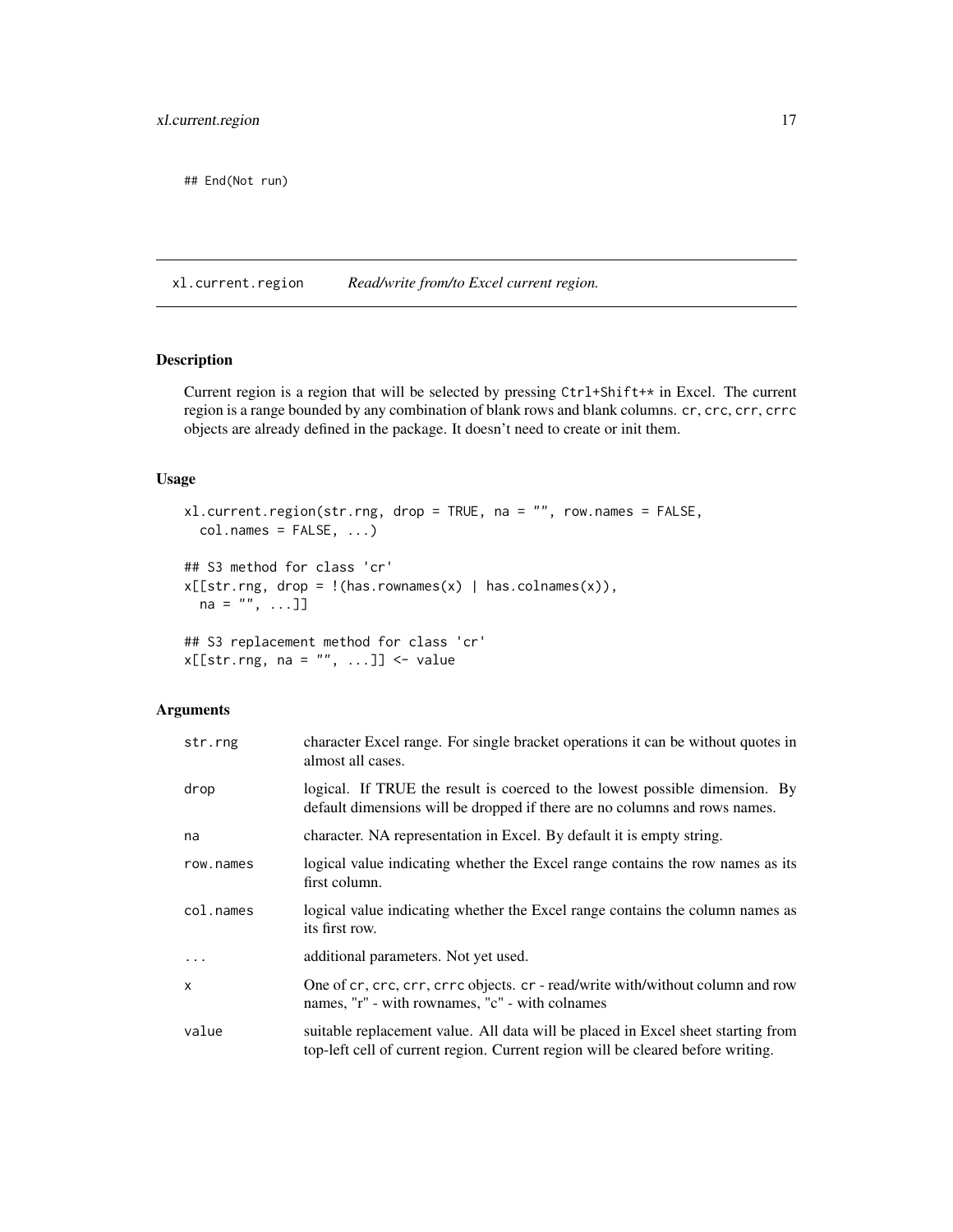# Details

cr object represents Microsoft Excel application. For convenient interactive usage arguments can be given without quotes in most cases (e. g. cr[a1] = 5 or cr[u2:u85] = "Hi" or  $cr[MyNamedRange] = 42$ , but  $cr["Sheet1!A1"] = 42$ ). When it used in your own functions or you need to use variable as argument it is recommended apply double brackets notation:  $cr[["a1"] = 5$  or  $cr[["u2:u85"] = "Hi"$  or  $cr[["MyNamedRange"] = 42$ . Difference between cr, crc, crrc and crr is cr ignore row and column names, crc suppose read and write to Excel with column names, crrc - with column and row names and so on. There is argument drop which is TRUE by default for cr and FALSE by default for other options. All these functions never coerce characters to factors

#### Value

Returns appropriate dataset from Excel.

#### See Also

[xl](#page-8-1)

# Examples

```
## Not run:
data(iris)
data(mtcars)
xl.workbook.add()
xlc$a1 = iris
identical(crc[a1],xlc[a1:e151]) # should be TRUE
identical(crc$a1,xlc[a1:e151]) # should be TRUE
identical(crc$a1,xlc[a1]) # should be FALSE
# current region will be cleared before writing - no parts of iris dataset
crrc$a1 = mtcars
identical(crrc$a1,xlrc[a1:l33]) # should be TRUE
```
## End(Not run)

xl.get.excel *Returns reference to Excel application.*

# Description

Returns reference to Microsoft Excel application. If there is no running instance exists it will create a new instance.

#### Usage

xl.get.excel()

<span id="page-17-0"></span>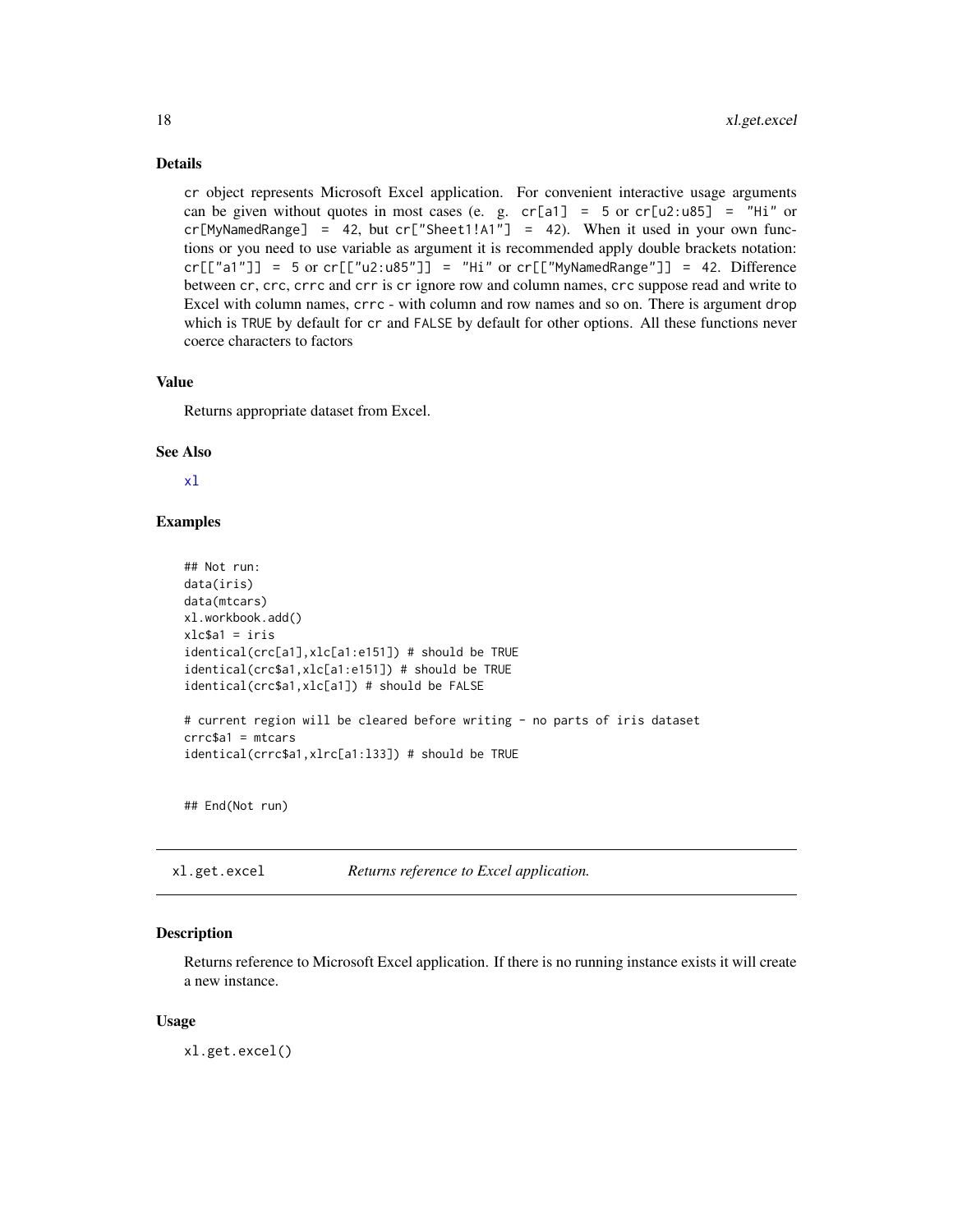# <span id="page-18-0"></span>xl.index2address 19

# Value

object of class 'COMIDispatch' (as returned by COMCreate from RDCOMClient package).

# Examples

```
## Not run:
xls = xl.get.excel()
## End(Not run)
```
xl.index2address *Converts Excel address to indexes and vice versa.*

# Description

Converts Excel address to indexes and vice versa.

# Usage

```
xl.index2address(top, left, bottom = NULL, right = NULL)
```

```
xl.address2index(str.range)
```
# Arguments

| top       | integer top index of top-left cell        |
|-----------|-------------------------------------------|
| left      | integer left index of top-left cell       |
| bottom    | integer bottom index of bottom-right cell |
| right     | integer right index of bottom-right cell  |
| str.range | character Excel range address             |

# Value

xl.index2address returns character address (e. g. A1:B150), xl.address2index returns vector with four components: top, left, bottom, right.

# Examples

```
xl.address2index("A1:D150")
xl.index2address(top=1, left=1)
## Not run:
a1 %=xl% a1
a1 = iris
addr = xl.binding.address(a1)$address
```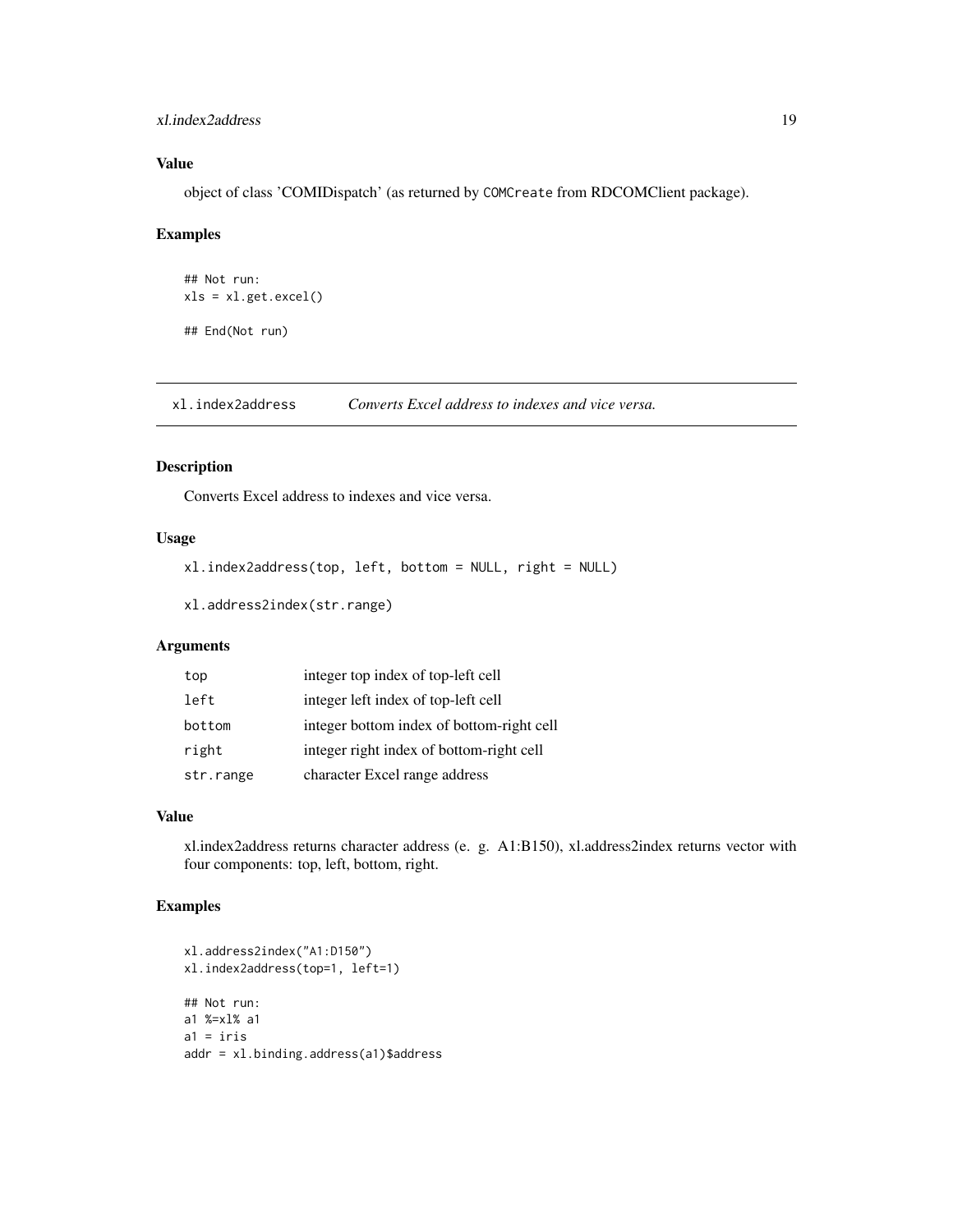```
xl.address2index(addr)
```

```
## End(Not run)
```
xl.property *Excel constants and helper function for setting Excel range properties.*

# Description

xl.constants is a list with (surprise!) Excel named constants.

# Usage

xl.property(...)

xl.constants

# Arguments

... names of arguments are properties as in Excel VBA, values are properties values.

# Format

An object of class list of length 2024.

# Value

list of class xl.property.

#### Examples

```
## Not run:
# create random matrix
rand_mat = matrix(runif(16), ncol = 4)
# put it on the new worksheet
xln[a1] = rand_matrix# set bold font, format numbers as percent and align it
cr[a1] = x1.property(Font.Bold = TRUE,NumberFormat = "0.00%",
                     HorizontalAlignment = xl.constants$xlCenter
                     )
```
## End(Not run)

<span id="page-19-0"></span>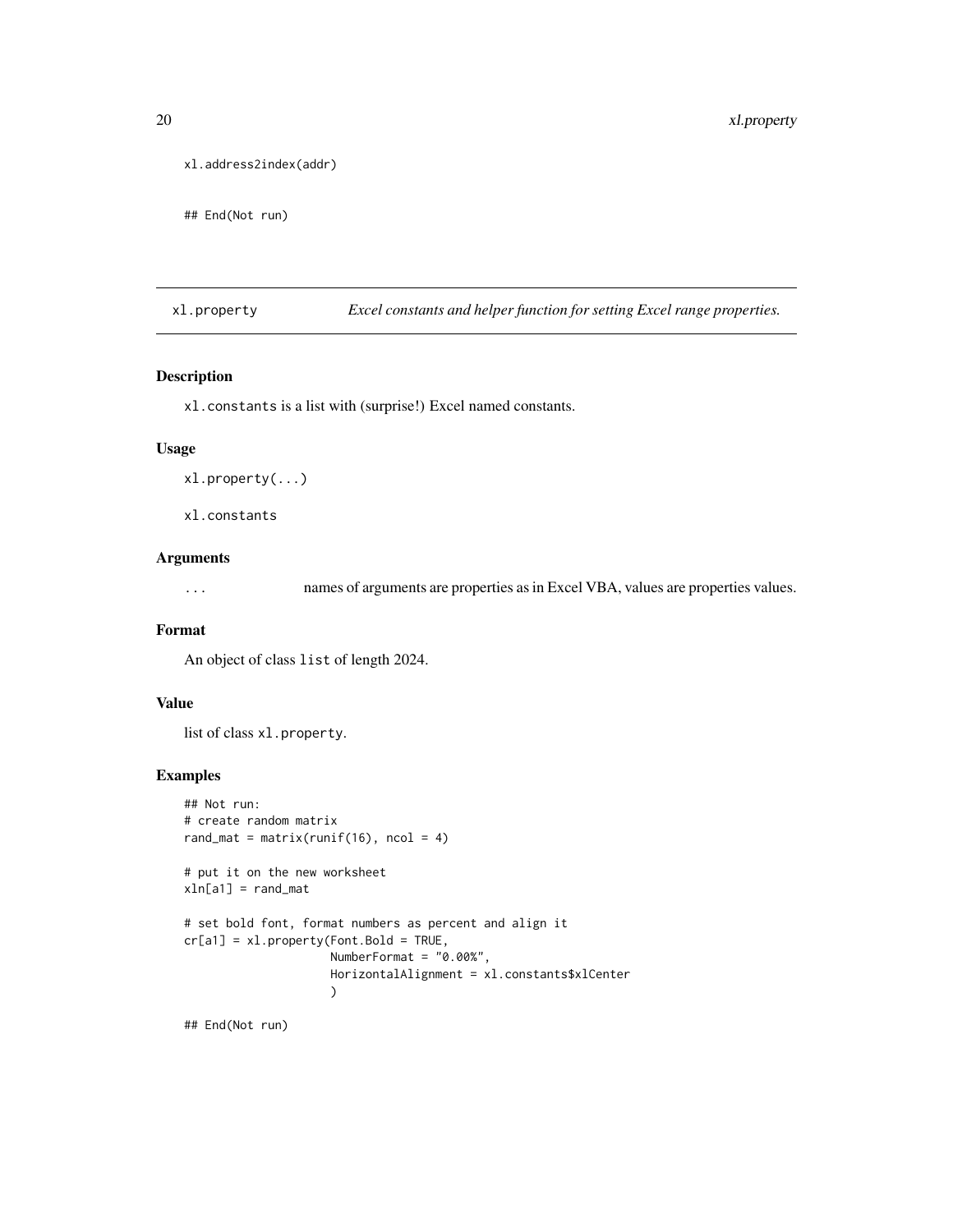<span id="page-20-1"></span><span id="page-20-0"></span>

# <span id="page-20-2"></span>Description

Functions for saving and reading data to/from Excel file.

# Usage

```
xl.read.file(filename, header = TRUE, row.names = NULL, col.names = NULL,
  xl.sheet = NULL, top.left.cell = "A1", na = "", password = NULL,
 write.res.password = NULL, excel.visible = FALSE)
xl.save.file(r.obj, filename, row.names = TRUE, col.names = TRUE,
  xl.sheet = NULL, top.left.cell = "A1", na = "", password = NULL,
 write.res.password = NULL, excel.visible = FALSE,
  file.format = xl.constants$xlOpenXMLWorkbook)
```
#### Arguments

| filename           | a character                                                                                                                                                                                                                                 |
|--------------------|---------------------------------------------------------------------------------------------------------------------------------------------------------------------------------------------------------------------------------------------|
| header             | a logical value indicating whether the file contains the names of the variables as<br>its first line. If TRUE and top-left corner is empty cell, first column is considered<br>as row names. Ignored if row.names or col.names is not NULL. |
| row.names          | a logical value indicating whether the row names of r.obj are to be read/saved<br>along with r.obj                                                                                                                                          |
| col.names          | a logical value indicating whether the column names of r.obj are to be read/saved<br>along with r.obj                                                                                                                                       |
| xl.sheet           | character. Name of Excel sheet where data is located/will be saved. By default<br>it is NULL and data will be read/saved from/to active sheet.                                                                                              |
| top.left.cell      | character. Top-left corner of data in Excel sheet. By default is 'A1'.                                                                                                                                                                      |
| na                 | character. NA representation in Excel. By default it is empty string.                                                                                                                                                                       |
| password           | character. Password for password-protected workbook.                                                                                                                                                                                        |
| write.res.password |                                                                                                                                                                                                                                             |
|                    | character. Second password for editing workbook.                                                                                                                                                                                            |
| excel.visible      | a logical value indicating will Excel visible during this operations. FALSE by<br>default.                                                                                                                                                  |
| r.obj              | R object.                                                                                                                                                                                                                                   |
| file.format        | integer. Excel file format. By default it is x1. constants\$x10penXMLWorkbook.<br>You can use x1. constants\$x10penXMLWorkbookMacroEnabled for workbooks<br>with macros (*.xlsm) or x1. constants\$x1Exce112 for binary workbook (.xlsb).   |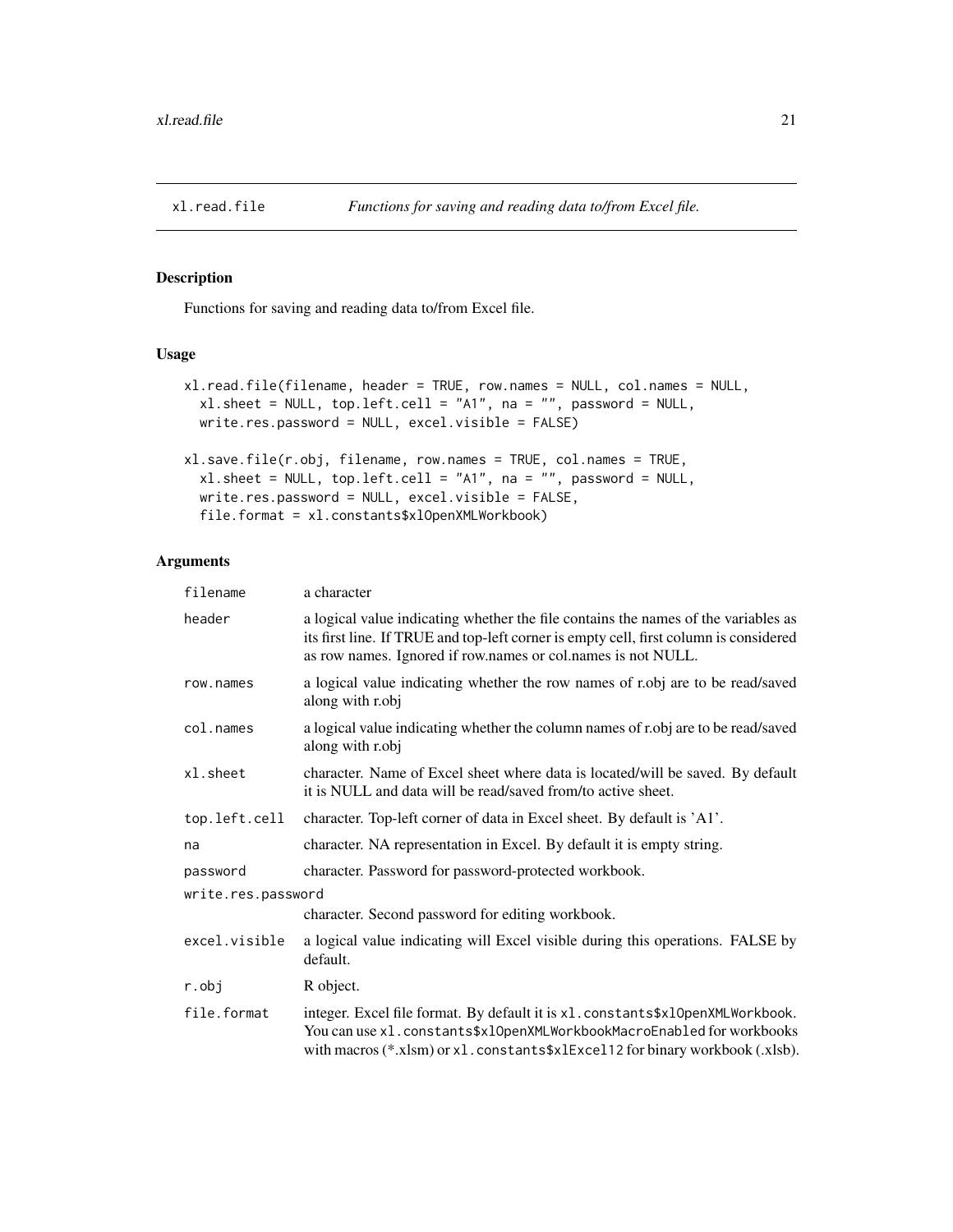# <span id="page-21-0"></span>Details

xl.read.file reads only rectangular data set. It is highly recommended to have all column names and ids in data set. Orphaned rows/columns located apart from the main data will be ignored. xl.save.file can save all objects for which xl.write method exists - see examples.

#### Value

xl.read.file always returns data.frame. xl.save.file invisibly returns NULL.

# See Also

[xl.write](#page-25-1), [xl.workbook.save](#page-23-1), [xl.workbook.open](#page-23-1), [current.graphics](#page-6-1)

# Examples

```
## Not run:
data(iris)
xl.save.file(iris,"iris.xlsx")
xl.iris = xl.read.file("iris.xlsx")
all(iris == xl.iris) # Shoud be TRUE
unlink("iris.xlsx")
# Save to file list with different data types
dists = dist(iris[, 1:4])clusters = hclust(dists,method="ward.D")
iris$clusters = cutree(clusters,3)
png("1.png")
plot(clusters)
dev.off()
pl.clus = current.graphics(filename="1.png")
cross = table(iris$Species,iris$clusters)
png("2.png")
plot(cross)
dev.off()
pl.cross = current.graphics(filename="2.png")
output = list("Iris",pl.clus,cross,pl.cross,"Data:","",iris)
xl.save.file(output,"output.xls")
xl.workbook.open("output.xls")
# xl.workbook.close() # close workbook
# unlink("output.xls") # delete file
# password-protected file
data(iris)
xl.save.file(iris,"iris.xlsx", password = "pass")
```

```
xl.iris = xl.read.file("iris.xlsx", password = "pass")
all(iris == xl.iris) # Shoud be TRUE
unlink("iris.xlsx")
```
## End(Not run)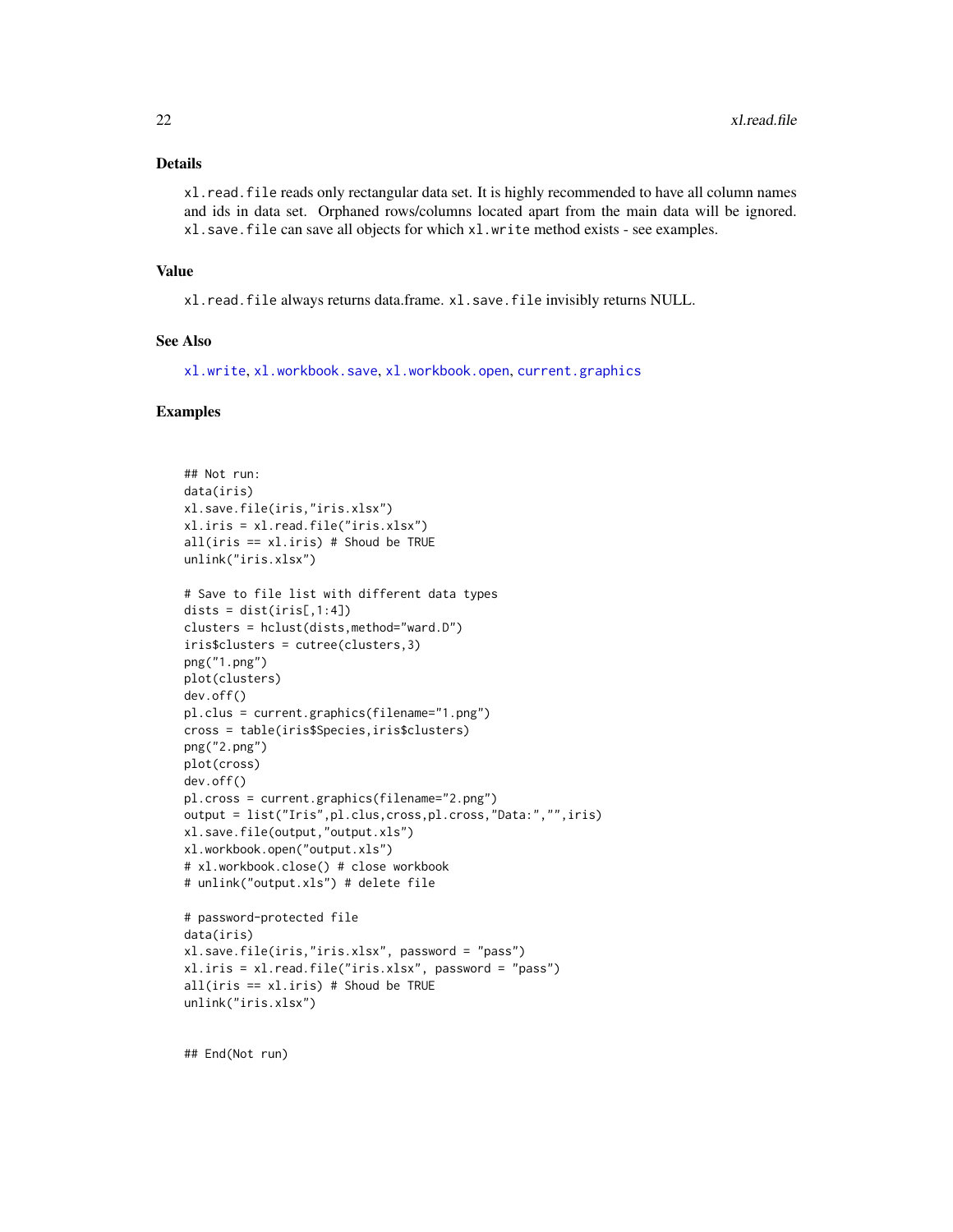<span id="page-22-0"></span>

# <span id="page-22-1"></span>Description

Basic operations with worksheets.

#### Usage

```
xl.sheet.duplicate(before = NULL)
xl.sheet.name(xl.sheet.name = NULL)
xl.sheet.visible(xl.sheet)
xl.sheet.hide(xl.sheet = NULL)
xl.sheet.show(xl.sheet)
xl.sheets()
xl.sheet.activate(xl.sheet)
```
xl.sheet.add(xl.sheet.name = NULL, before = NULL)

xl.sheet.delete(xl.sheet = NULL)

# Arguments

|          | x1. sheet. name character. sheet name/new sheet name                                                     |
|----------|----------------------------------------------------------------------------------------------------------|
| before   | character/numeric, sheet name or sheet number in active workbook before which<br>new sheet will be added |
| xl.sheet | character/numeric, sheet name or sheet number in active workbook                                         |

#### Details

- xl.sheet.add adds new sheet with given name and invisibly returns name of this newly added sheet. Added sheet become active. If x1. sheet. name is missing default name will be used. If before argument is missing, sheet will be added at the last position. If sheet with given name already exists error will be generated.
- xl.sheet.name rename active sheet. If its argument is missing then it just return active sheet name.
- xl.sheet.hide/xl.sheet.show hide and show sheet by its name. xl.sheet.visible returns current visibility status of the sheet.
- xl.sheet.activate activates sheet with given name/number. If sheet with this name doesn't exist error will be generated.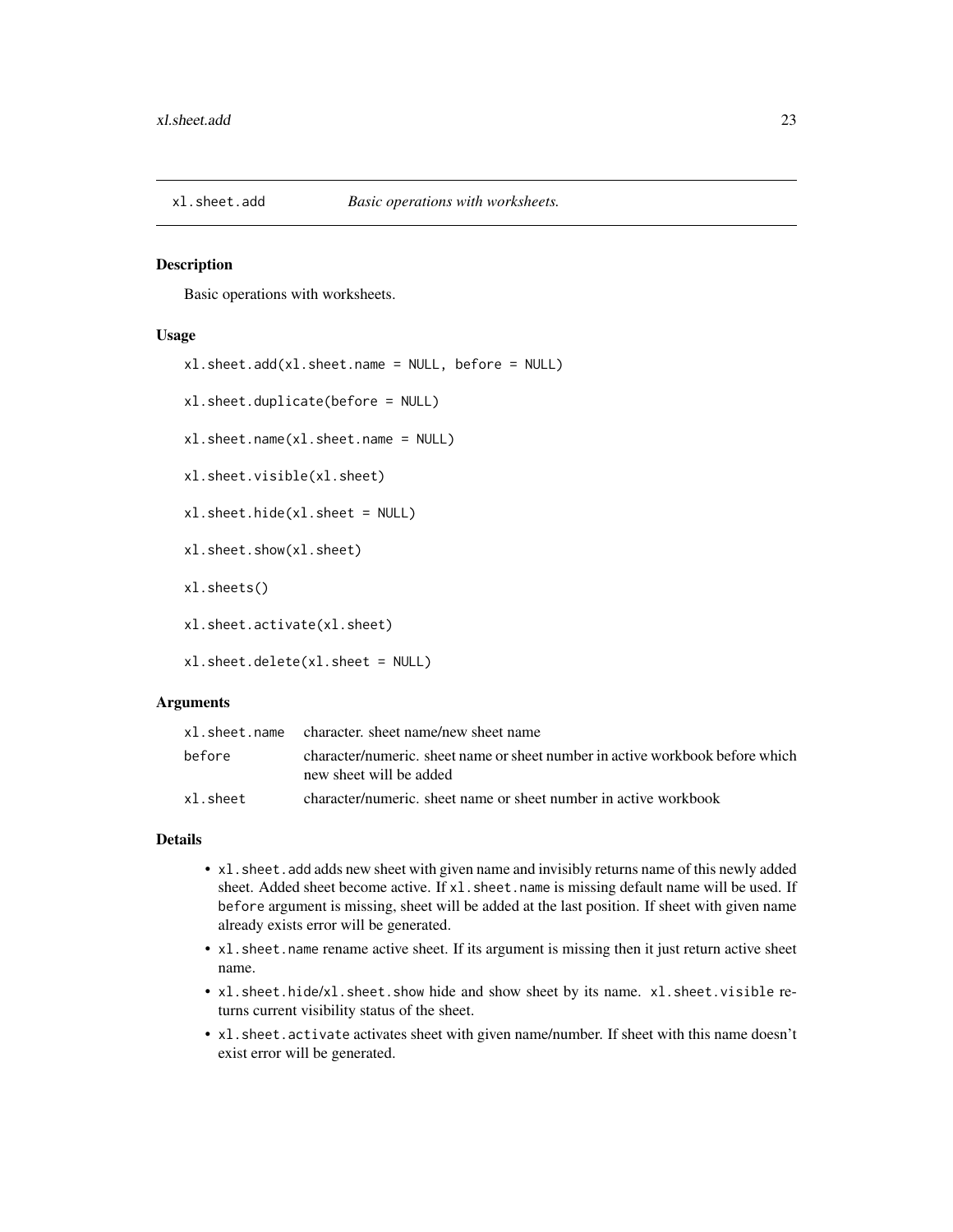<span id="page-23-0"></span>• xl.sheet.delete deletes sheet with given name/number. If name doesn't submitted it delete active sheet.

# Value

- xl.sheet.add/xl.sheet.activate/xl.sheet.duplicate invisibly return name of created/activated/duplicated sheet.
- x1. sheets returns vector of sheet names in active workbook.
- xl.sheet.delete invisibly returns NULL.

# See Also

[xl.workbooks](#page-23-1)

#### Examples

```
## Not run:
xl.workbook.add()
sheets = x1.sheets()
xl.sheet.add("Second")
xl.sheet.add("First", before="Second")
for (sheet in sheets) xl.sheet.delete(sheet) # only 'First' and 'Second' exist in workbook now
xl.sheet.activate("Second") #last sheet activated
xl.sheet.duplicate() # duplicate second sheet
xl.sheet.name() # "Second (2)"
xl.sheet.name("Third") # "Third"
```
## End(Not run)

xl.workbook.add *Basic operations with Excel workbooks*

# <span id="page-23-1"></span>Description

Basic operations with Excel workbooks

#### Usage

```
xl.workbook.add(filename = NULL)
```
- xl.workbook.open(filename, password = NULL, write.res.password = NULL)
- xl.workbook.activate(xl.workbook.name)
- xl.workbooks(full.names = FALSE)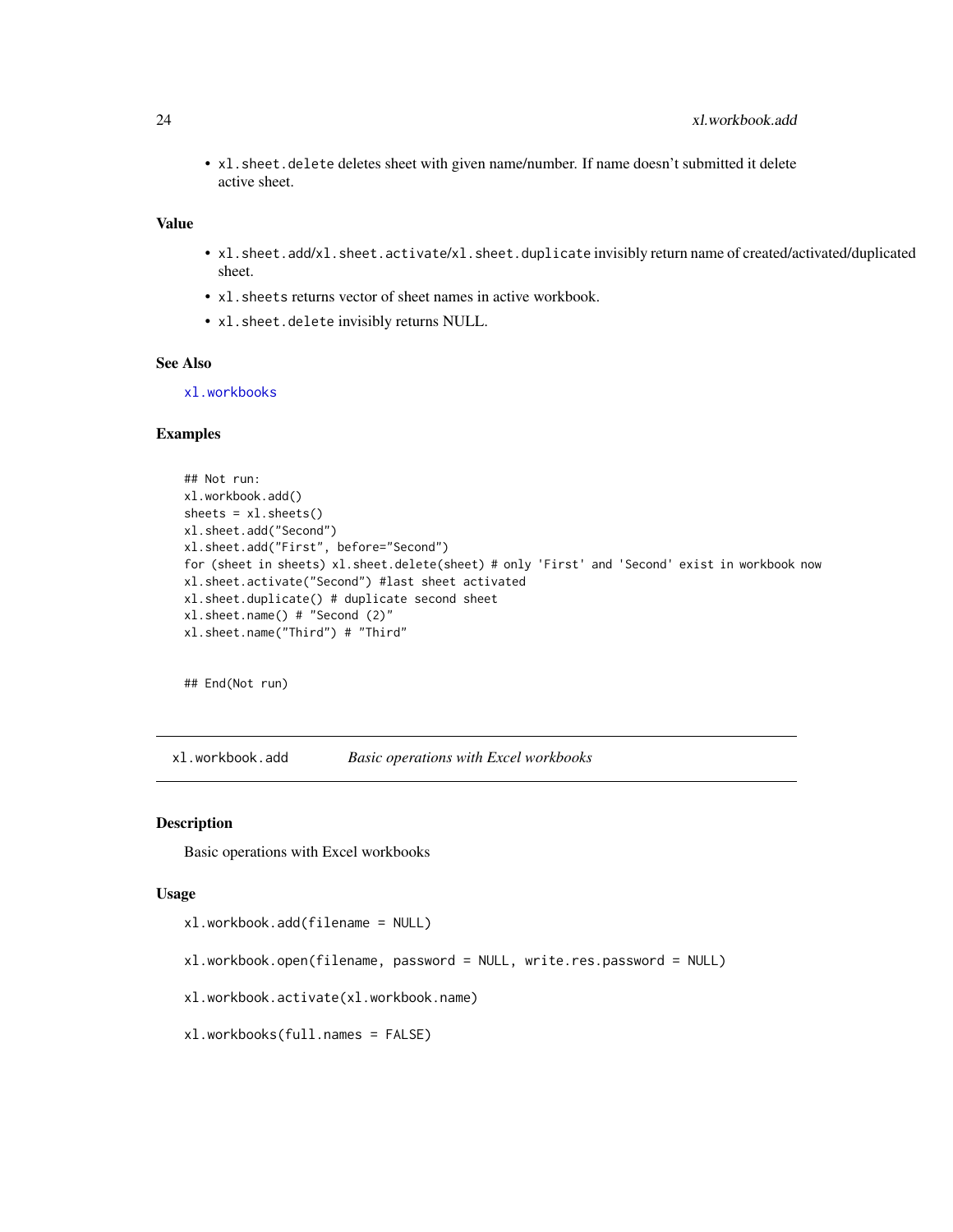# <span id="page-24-0"></span>xl.workbook.add 25

```
xl.workbook.save(filename, password = NULL, write.res.password = NULL,
  file.format = xl.constants$xlOpenXMLWorkbook)
```

```
xl.workbook.close(xl.workbook.name = NULL)
```
# Arguments

| filename           | character. Excel workbook filename.                                                                                                                                                                                                            |
|--------------------|------------------------------------------------------------------------------------------------------------------------------------------------------------------------------------------------------------------------------------------------|
| password           | character. Password for password-protected workbook.                                                                                                                                                                                           |
| write.res.password |                                                                                                                                                                                                                                                |
|                    | character. Second password for editing workbook.                                                                                                                                                                                               |
| xl.workbook.name   |                                                                                                                                                                                                                                                |
|                    | character. Excel workbook name.                                                                                                                                                                                                                |
| full.names         | logical. Should we return full path to the workbook? FALSE, by default.                                                                                                                                                                        |
| file.format        | integer. Excel file format. By default it is x1. constants\$x10penXMLWorkbook.<br>You can use x1.constants\$x10penXMLWorkbookMacroEnabled for workbooks<br>with macros $(*.xlsm)$ or $xl$ . constants $xlExcel12$ for binary workbook (.xlsb). |

# Details

- xl.workbook.add adds new workbook and invisibly returns name of this newly created workbook. Added workbook become active. If filename argument is provided then Excel workbook filename will be used as template.
- xl.workbook.activate activates workbook with given name. If workbook with this name doesn't exist error will be generated.
- xl.workbook.save saves active workbook. If only filename submitted it saves in the working directory. If name of workbook is omitted than new workbook is saved under its default name in the current working directory. It doesn't prompt about overwriting if file already exists.
- xl.workbook.close closes workbook with given name. If name isn't submitted it closed active workbook. It doesn't prompt about saving so if you don't save changes before closing all changes will be lost.

# Value

- xl.workbook.add/xl.workbook.open/xl.workbook.activate invisibly return name of created/open/activated workbook.
- xl.workbooks returns character vector of open workbooks.
- x1.workbook.save invisibly returns path to the saved workbook
- xl.workbook.close invisibly returns NULL.

# See Also

[xl.sheets](#page-22-1), [xl.read.file](#page-20-1), [xl.save.file](#page-20-2)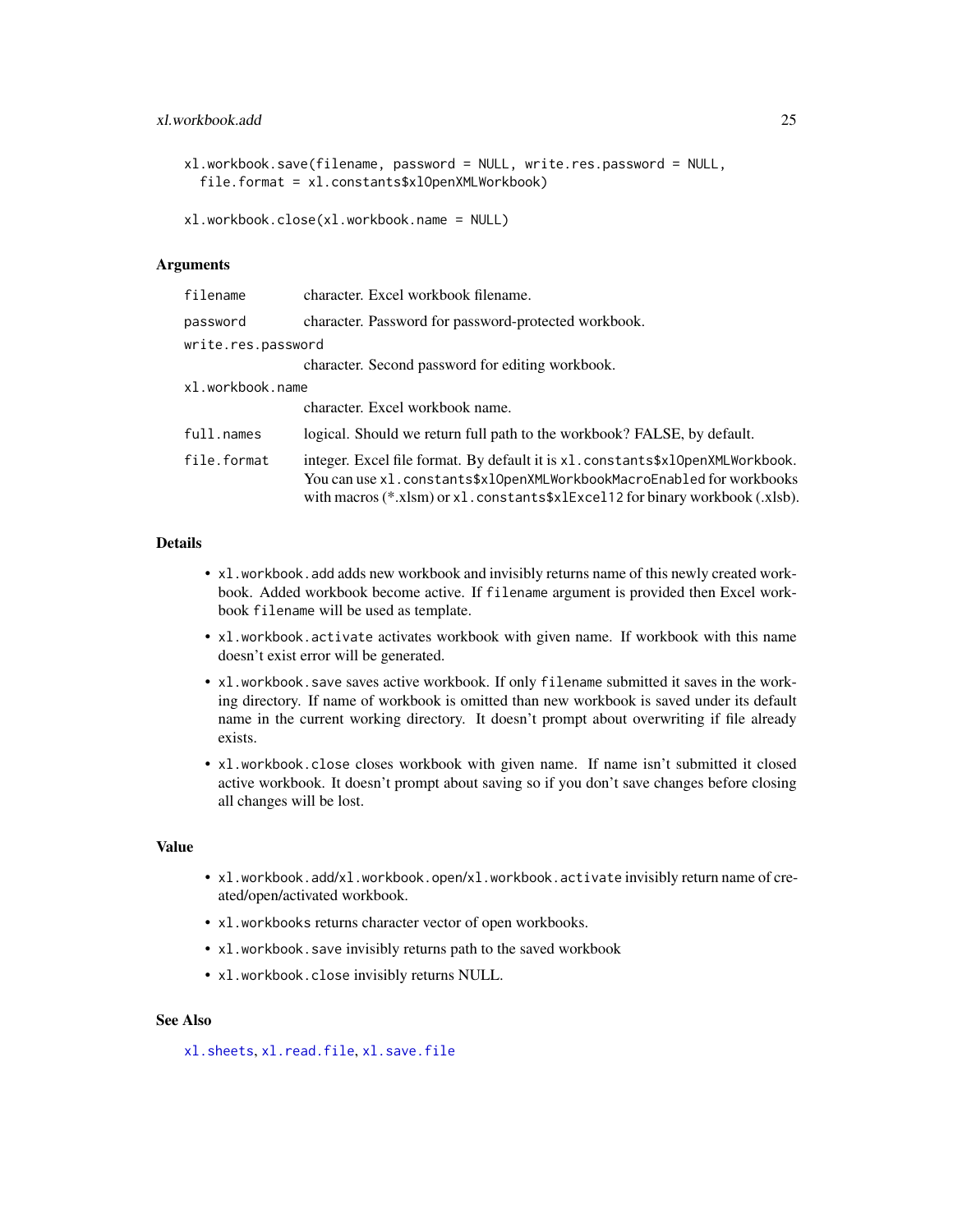26 xl.write

# Examples

```
## Not run:
## senseless actions
data(iris)
data(cars)
xl.workbook.add()
xlrc[a1] = iris
xl.workbook.save("iris.xlsx")
xl.workbook.add()
xlrc[a1] = carsxl.workbook.save("cars.xlsx")
xl.workbook.activate("iris")
xl.workbook.close("cars")
xl.workbook.open("cars.xlsx")
xl.workbooks()
for (wb in xl.workbooks()) xl.workbook.close(wb)
unlink("iris.xlsx")
unlink("cars.xlsx")
# password-protected workbook
data(iris)
xl.workbook.add()
xlrc[a1] = iris
xl.workbook.save("iris.xlsx", password = "my_password")
xl.workbook.close()
xl.workbook.open("iris.xlsx", password = "my_password")
xl.workbook.close()
unlink("iris.xlsx")
## End(Not run)
```
<span id="page-25-1"></span>xl.write *Methods for writing data to Excel sheet*

#### Description

Methods for writing data to Excel sheet

#### Usage

```
x1.write(r.obj, x1.rng, na = "", ...)## S3 method for class 'current.graphics'
x1.write(r.obj, x1.rng, na = "",delete.file = FALSE, ...)## S3 method for class 'list'
x1.write(r.obj, x1.rng, na = "", ...)
```
<span id="page-25-0"></span>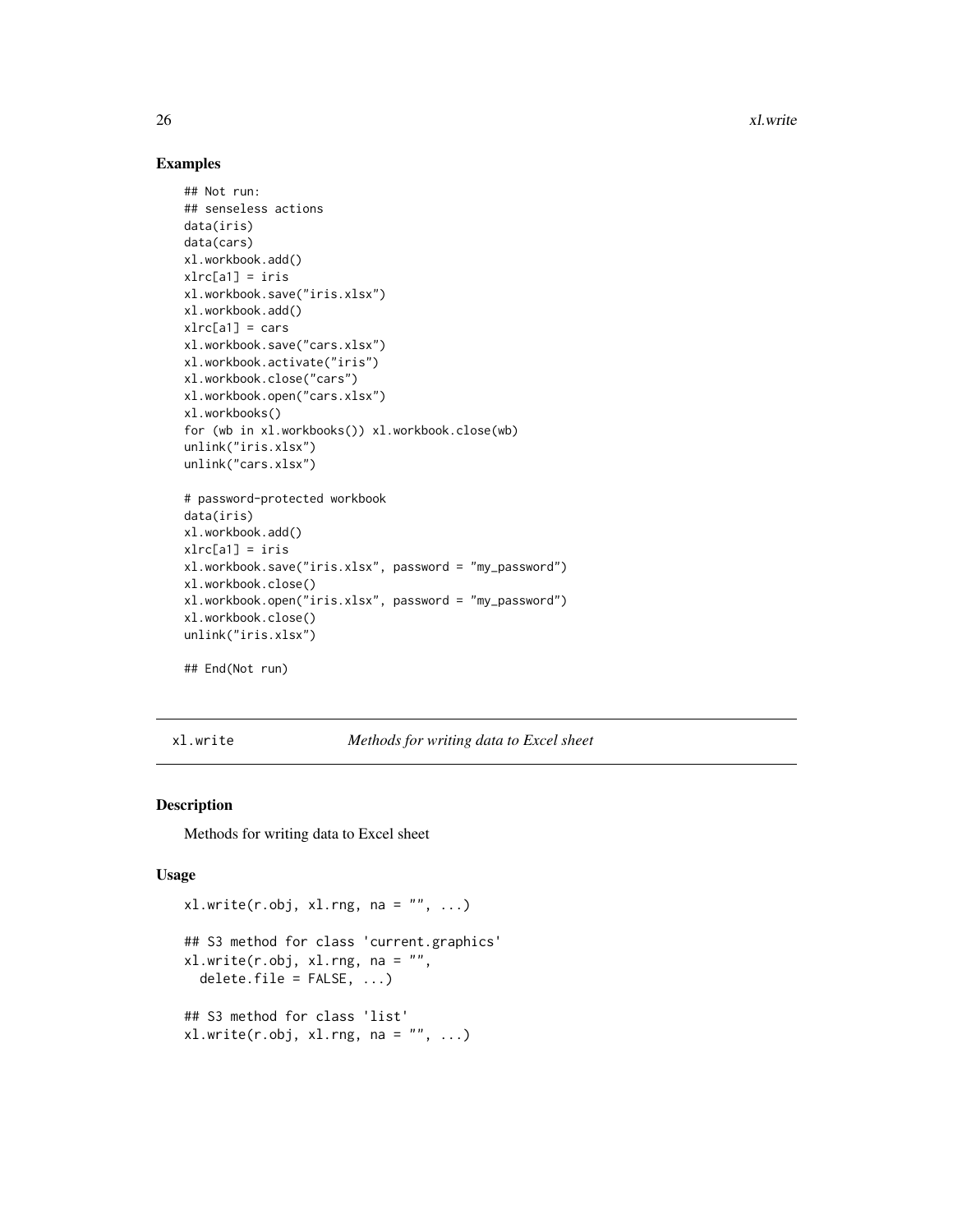#### <span id="page-26-0"></span>xl.write 27

```
## S3 method for class 'matrix'
xl.write(r.obj, xl.rng, na = "", row.names = TRUE,
 col.name = TRUE, ...## S3 method for class 'data.frame'
xl.write(r.obj, xl.rng, na = "", row.names = TRUE,
  col.name = TRUE, ...## Default S3 method:
x1.write(r.obj, x1.rng, na = "", row.name = TRUE, ...)
```
# Arguments

| r.obj       | R object                                                                                                        |
|-------------|-----------------------------------------------------------------------------------------------------------------|
| xl.rng      | An object of class COMIDispatch (as used in RDCOMClient package) - refer-<br>ence to Excel range                |
| na          | character. NA representation in Excel. By default it is empty string                                            |
| $\ddotsc$   | arguments for further processing                                                                                |
| delete.file | a logical value indicating whether delete file with graphics after insertion in<br>Excel                        |
| row.names   | a logical value indicating whether the row names/vector names of r.obj should<br>to be written along with r.obj |
| col.names   | a logical value indicating whether the column names of robi should to be written<br>along with robj             |

## Details

xl.rng should be COM-reference to Excel range, not string. Method invisibly returns number of columns and rows occupied by  $r.$  obj on Excel sheet. It's useful for multiple objects writing to prevent their overlapping. It is more convenient to use xl object. xl.write aimed mostly for programming purposes, not for interactive usage.

# Value

c(rows, columns) Invisibly returns rows and columns number ocuppied by  $r$ . obj on Excel sheet.

# See Also

[xl](#page-8-1), [xlr](#page-8-2), [xlc](#page-8-2), [xlrc](#page-8-2), [current.graphics](#page-6-1)

#### Examples

```
## Not run:
xls = xl.get.excel()
xl.workbook.add()
rng = xls[["Activesheet"]]$Cells(1,1)
nxt = xl.write(iris,rng,row.names = TRUE,col.names = TRUE)
rng = rng$0ffset(nxt[1] + 1,0)
```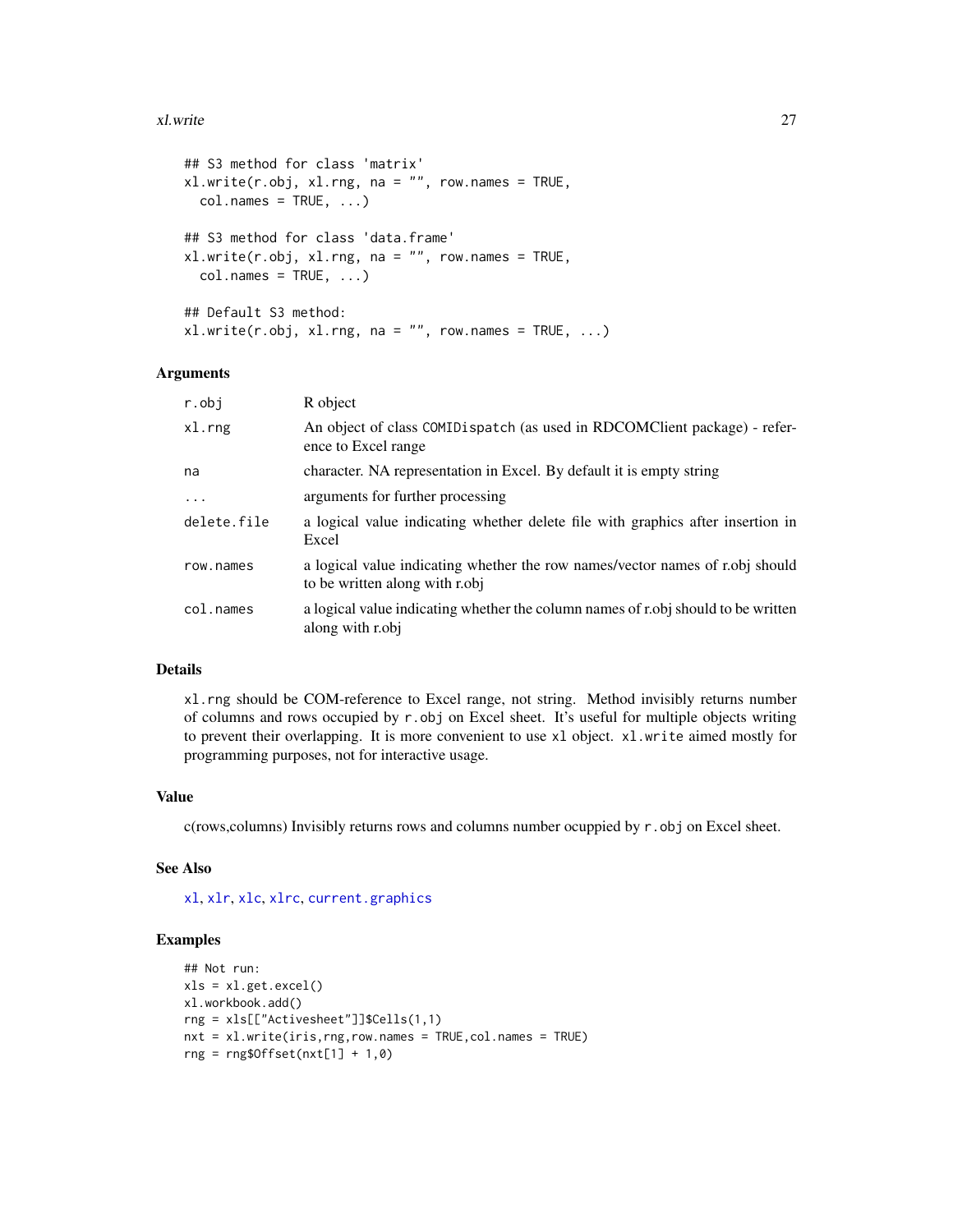```
nxt = xl.write(cars,rng,row.names = TRUE,col.names = TRUE)
rng = rng$Offset(nxt[1] + 1,0)
nxt = xl.write(as.data.frame(Titanic),rng,row.names = TRUE,col.names = TRUE)
data(iris)
data(cars)
data(Titanic)
xl.sheet.add()
rng = xls[["Activesheet"]]$Cells(1,1)
data.sets = list("Iris dataset",iris,
     "Cars dataset",cars,
     "Titanic dataset",as.data.frame(Titanic))
xl.write(data.sets,rng,row.names = TRUE,col.names = TRUE)
```
## End(Not run)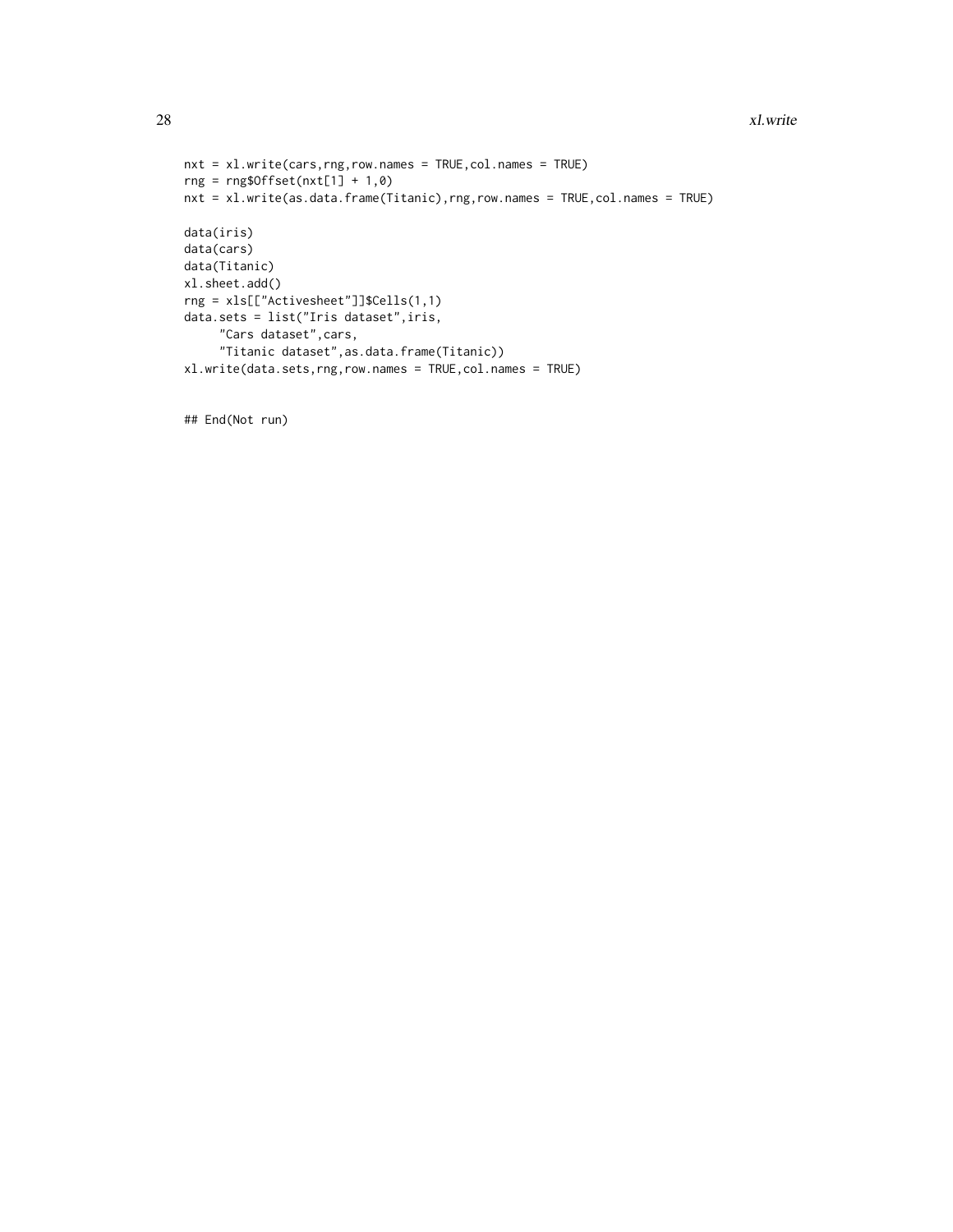# <span id="page-28-0"></span>**Index**

∗Topic datasets COMStop, [2](#page-1-0) xl.property, [20](#page-19-0) .COM *(*COMStop*)*, [2](#page-1-0) .COMInit *(*COMStop*)*, [2](#page-1-0) [,COMList,numeric,missing-method *(*COMStop*)*, [2](#page-1-0) [,COMTypedNamedList,character,missing-method \$,CompiledCOMCoClass-method *(*COMStop*)*, [2](#page-1-0) *(*COMStop*)*, [2](#page-1-0) [,COMTypedNamedList,numeric,missing-method *(*COMStop*)*, [2](#page-1-0) [.xl *(*xl*)*, [9](#page-8-0)  $[-5 - x] (x]$ , [9](#page-8-0) [<-.xln *(*xl*)*, [9](#page-8-0) [[,COMIDispatch,ANY-method *(*COMStop*)*, [2](#page-1-0) [[,COMIDispatch,numeric-method *(*COMStop*)*, [2](#page-1-0) [[,COMList,numeric-method *(*COMStop*)*, [2](#page-1-0) [[,COMTypedList,character-method *(*COMStop*)*, [2](#page-1-0) [[,COMTypedList,numeric-method *(*COMStop*)*, [2](#page-1-0) [[,COMTypedNamedList,character-method *(*COMStop*)*, [2](#page-1-0) [[,CompiledCOMCoClass,character-method *(*COMStop*)*, [2](#page-1-0) [[,CompiledCOMIDispatch,character-method *(*COMStop*)*, [2](#page-1-0) [[,CompiledCOMIDispatch,numeric-method *(*COMStop*)*, [2](#page-1-0) [[.cr *(*xl.current.region*)*, [17](#page-16-0) [[.xl *(*xl*)*, [9](#page-8-0) [[<-,COMIDispatch,character,missing-method *(*COMStop*)*, [2](#page-1-0) [[<-,COMIDispatch,numeric,ANY-method *(*COMStop*)*, [2](#page-1-0) [[<-,COMList,numeric,ANY-method *(*COMStop*)*, [2](#page-1-0) [[<-,CompiledCOMCoClass,character,ANY-method COMDate-class *(*COMStop*)*, [2](#page-1-0) *(*COMStop*)*, [2](#page-1-0) [[<-,CompiledCOMIDispatch,character,ANY-method *(*COMStop*)*, [2](#page-1-0) [[<-.cr *(*xl.current.region*)*, [17](#page-16-0)  $[[-(-x1(x1), 9)]$  $[[-(-x1(x1), 9)]$  $[[-(-x1(x1), 9)]$ [[<-.xln *(*xl*)*, [9](#page-8-0) \$,COMIDispatch-method *(*COMStop*)*, [2](#page-1-0) \$,CompiledCOMIDispatch-method *(*COMStop*)*, [2](#page-1-0) \$.xl *(*xl*)*, [9](#page-8-0) \$<-,COMIDispatch,ANY-method *(*COMStop*)*, [2](#page-1-0) \$<-,CompiledCOMCoClass,character-method *(*COMStop*)*, [2](#page-1-0) \$<-,CompiledCOMIDispatch,character-method *(*COMStop*)*, [2](#page-1-0)  $$<-x1(x1), 9$  $$<-x1(x1), 9$ \$<-.xln *(*xl*)*, [9](#page-8-0) %<cr-% *(*xl.bind.range*)*, [12](#page-11-0) %<crc-% *(*xl.bind.range*)*, [12](#page-11-0) %<crr-% *(*xl.bind.range*)*, [12](#page-11-0) %<crrc-% *(*xl.bind.range*)*, [12](#page-11-0) %<xl-% *(*xl.bind.range*)*, [12](#page-11-0) %<xlc-% *(*xl.bind.range*)*, [12](#page-11-0) %<xlr-% *(*xl.bind.range*)*, [12](#page-11-0) %<xlrc-% *(*xl.bind.range*)*, [12](#page-11-0) %=cr% *(*xl.bind.range*)*, [12](#page-11-0) %=crc% *(*xl.bind.range*)*, [12](#page-11-0) %=crr% *(*xl.bind.range*)*, [12](#page-11-0) %=crrc% *(*xl.bind.range*)*, [12](#page-11-0) %=xl% *(*xl.bind.range*)*, [12](#page-11-0) %=xlc% *(*xl.bind.range*)*, [12](#page-11-0) %=xlr% *(*xl.bind.range*)*, [12](#page-11-0) %=xlrc% *(*xl.bind.range*)*, [12](#page-11-0) asCOMArray *(*COMStop*)*, [2](#page-1-0) COMCreate *(*COMStop*)*, [2](#page-1-0) COMCurrency-class *(*COMStop*)*, [2](#page-1-0)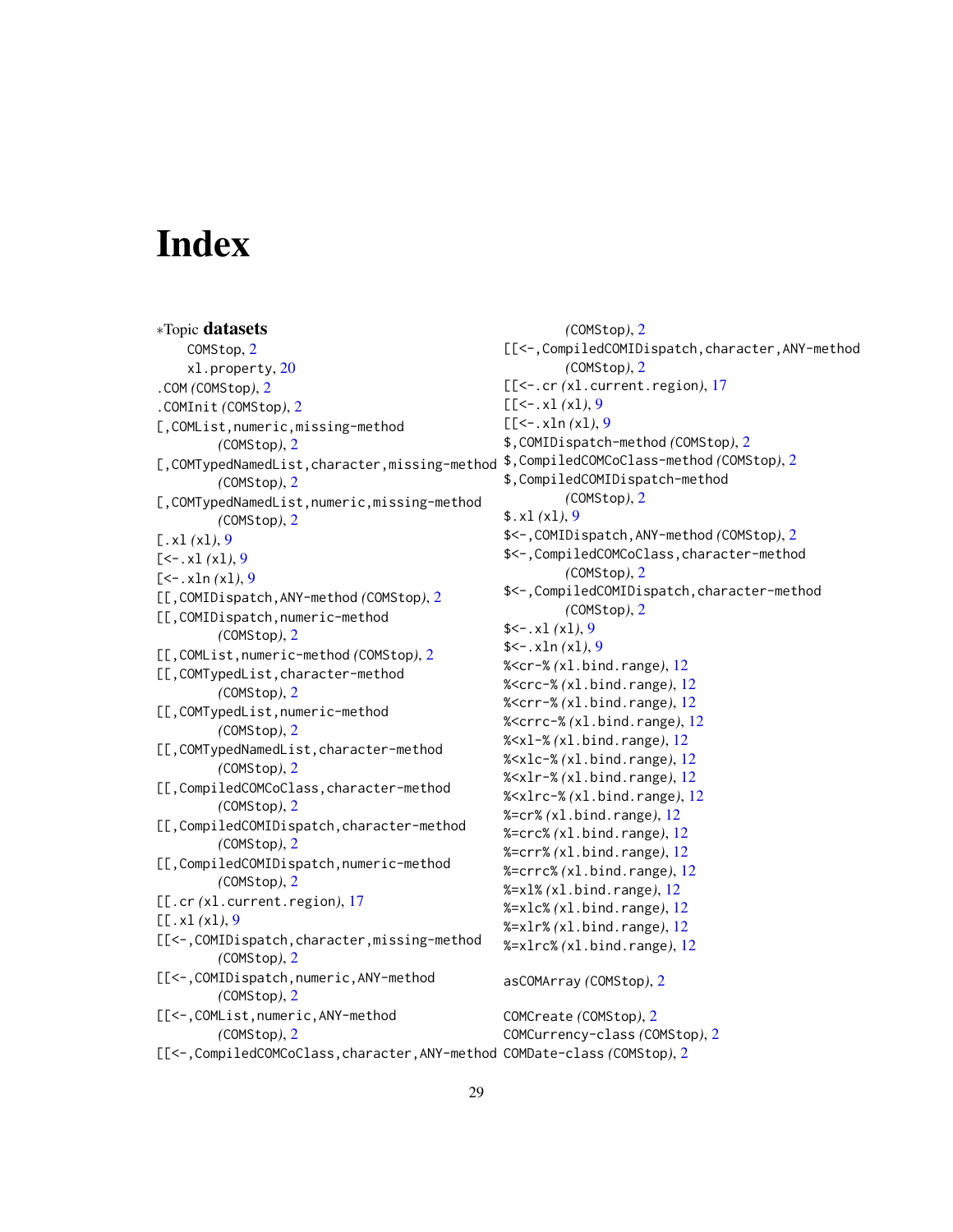# 30 INDEX

```
COMDecimal-class (COMStop), 2
COMIDispatch-class (COMStop), 2
COMList (COMStop), 2
COMList-class (COMStop), 2
COMNames (COMStop), 2
CompiledCOMCoClass-class (COMStop), 2
CompiledCOMIDispatch-class (COMStop), 2
COMStop, 2
COMTypedList-class (COMStop), 2
COMTypedNamedList-class (COMStop), 2
COMTypedParameterizedNamedList-class
        (COMStop), 2
cr, 11
cr (xl.current.region), 17
crc (xl.current.region), 17
createCOMReference (COMStop), 2
createTypeVarName (COMStop), 2
createTypeVarName, character-method
        (COMStop), 2
createTypeVarName,COMIDispatch-method
        (COMStop), 2
createTypeVarName,CompiledCOMCoClass-method
        (COMStop), 2
crr (xl.current.region), 17
crrc (xl.current.region), 17
CurrencyVARIANT-class (COMStop), 2
current.graphics, 7, 9, 22, 27
DateVARIANT-class (COMStop), 2
dev.copy, 7
DispatchMethods (COMStop), 2
EnumValue (COMStop), 2
EnumValue,character,EnumValue,ANY-method
        (COMStop), 2
EnumValue,character,missing,EnumValue-method
xl.address2index (xl.index2address), 19
        (COMStop), 2
EnumValue,character,numeric,EnumValue-method
        (COMStop), 2
EnumValue,numeric,EnumValue,ANY-method
        (COMStop), 2
EnumValue,numeric,missing,EnumValue-method
        (COMStop), 2
EnumValue-class (COMStop), 2
excel.link, 8
excel.link-package (excel.link), 8
getCLSID (COMStop), 2
getCOMElements (COMStop), 2
```

```
getCOMInstance (COMStop), 2
getItemClassName (COMStop), 2
getItemClassName,CompiledCOMCoClass-method
        (COMStop), 2
getItemClassName,COMTypedList-method
        (COMStop), 2
getItemClassName,COMTypedNamedList-method
        (COMStop), 2
HResult-class (COMStop), 2
isValidCOMObject (COMStop), 2
IUnknown-class (COMStop), 2
lapply,COMIDispatch-method (COMStop), 2
lapply,COMList-method (COMStop), 2
length,COMList-method (COMStop), 2
names,CompiledCOMIDispatch-method
        (COMStop), 2
names,COMTypedNamedList-method
        (COMStop), 2
names,COMTypedParameterizedNamedList-method
        (COMStop), 2
RDCOMClient (COMStop), 2
sapply,COMIDispatch-method (COMStop), 2
sapply,COMList-method (COMStop), 2
SCOMErrorInfo-class (COMStop), 2
show,EnumValue-method (COMStop), 2
sort.excel.range (xl.connect.table), 14
VARIANT-class (COMStop), 2
xl, 8, 9, 9, 13, 18, 27
xl.bind.current.region (xl.bind.range),
        12
xl.bind.range, 12
xl.binding.address (xl.bind.range), 12
xl.connect.table, 9, 14
xl.constants (xl.property), 20
xl.current.region, 11, 17
xl.get.excel, 18
xl.index2address, 19
xl.property, 20
xl.read.file, 21, 25
xl.save.file, 25
xl.save.file (xl.read.file), 21
```